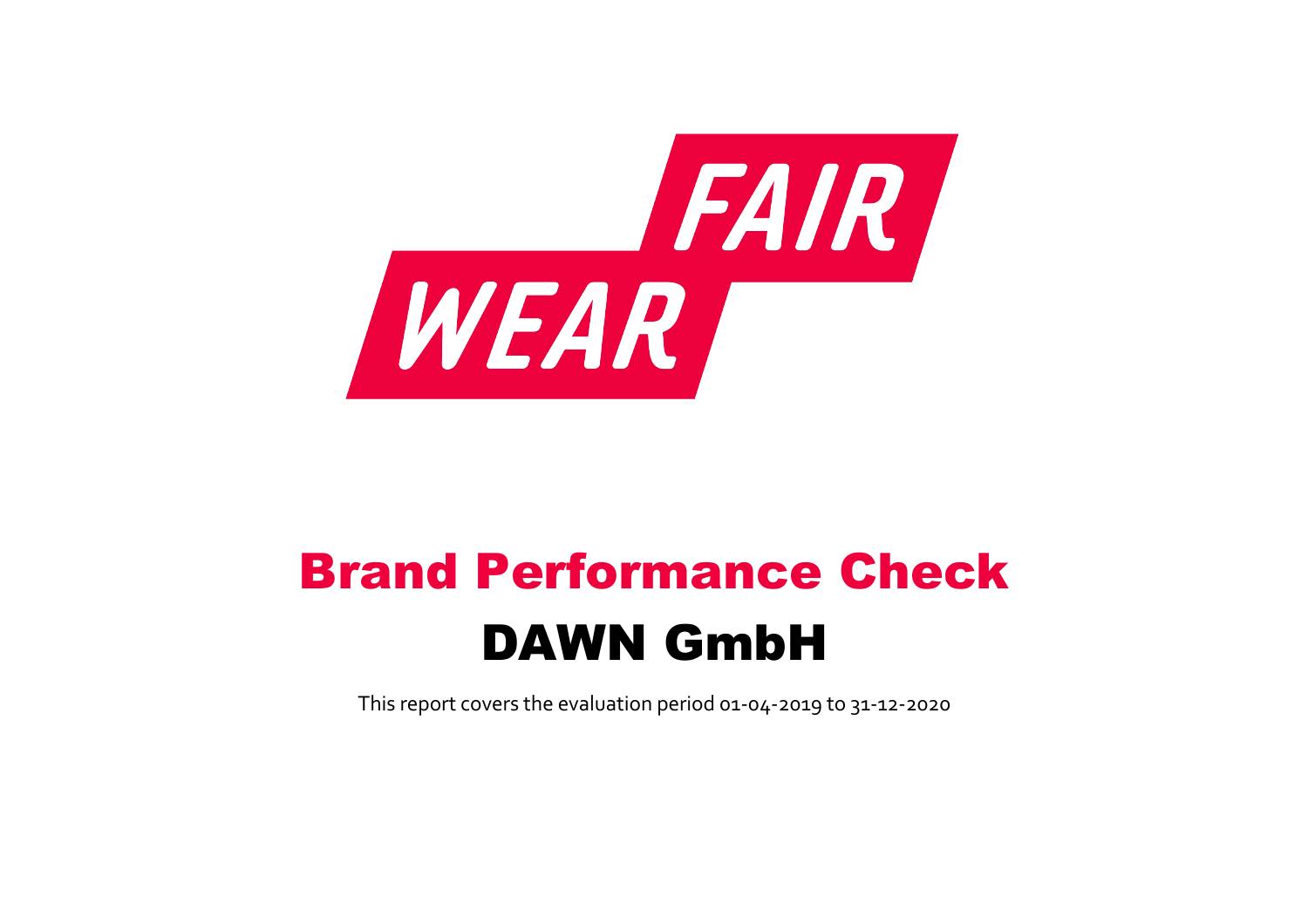## About the Brand Performance Check

Fair Wear Foundation (Fair Wear) believes that improving conditions for apparel product location workers requires change at many levels. Traditional efforts to improve conditions focus primarily on the product location. Fair Wear, however, believes that the management decisions of clothing brands have an enormous influence for good or ill on product location conditions.

Fair Wear's Brand Performance Check is a tool to evaluate and report on the activities of Fair Wear's member companies. The Checks examine how member company management systems support Fair Wear's Code of Labour Practices. They evaluate the parts of member company supply chains where clothing is assembled. This is the most labour intensive part of garment supply chains, and where brands can have the most influence over working conditions.

In most apparel supply chains, clothing brands do not own product locations, and most product locations work for many different brands. This means that in most cases Fair Wear member companies have influence, but not direct control, over working conditions. As a result, the Brand Performance Checks focus primarily on verifying the efforts of member companies. Outcomes at the product location level are assessed via audits and complaint reports, however the complexity of the supply chains means that even the best efforts of Fair Wear member companies cannot guarantee results.

Even if outcomes at the product location level cannot be guaranteed, the importance of good management practices by member companies cannot be understated. Even one concerned customer at a product location can have significant positive impacts on a range of issues like health and safety conditions or freedom of association. And if one customer at a product location can demonstrate that improvements are possible, other customers no longer have an excuse not to act. The development and sharing of these types of best practices has long been a core part of Fair Wear's work.

The Brand Performance Check system is designed to accommodate the range of structures and strengths that different companies have, and reflects the different ways that brands can support better working conditions.

This report is based on interviews with member company employees who play important roles in the management of supply chains, and a variety of documentation sources, financial records, supplier data. The findings from the Brand Performance Check are summarized and published at [www.fairwear.org](http://www.fairwear.org/). The online [Brand Performance Check Guide](https://api.fairwear.org/wp-content/uploads/2020/03/FWF_BrandPerformanceCheckGuide-DEF.pdf) provides more information about the indicators.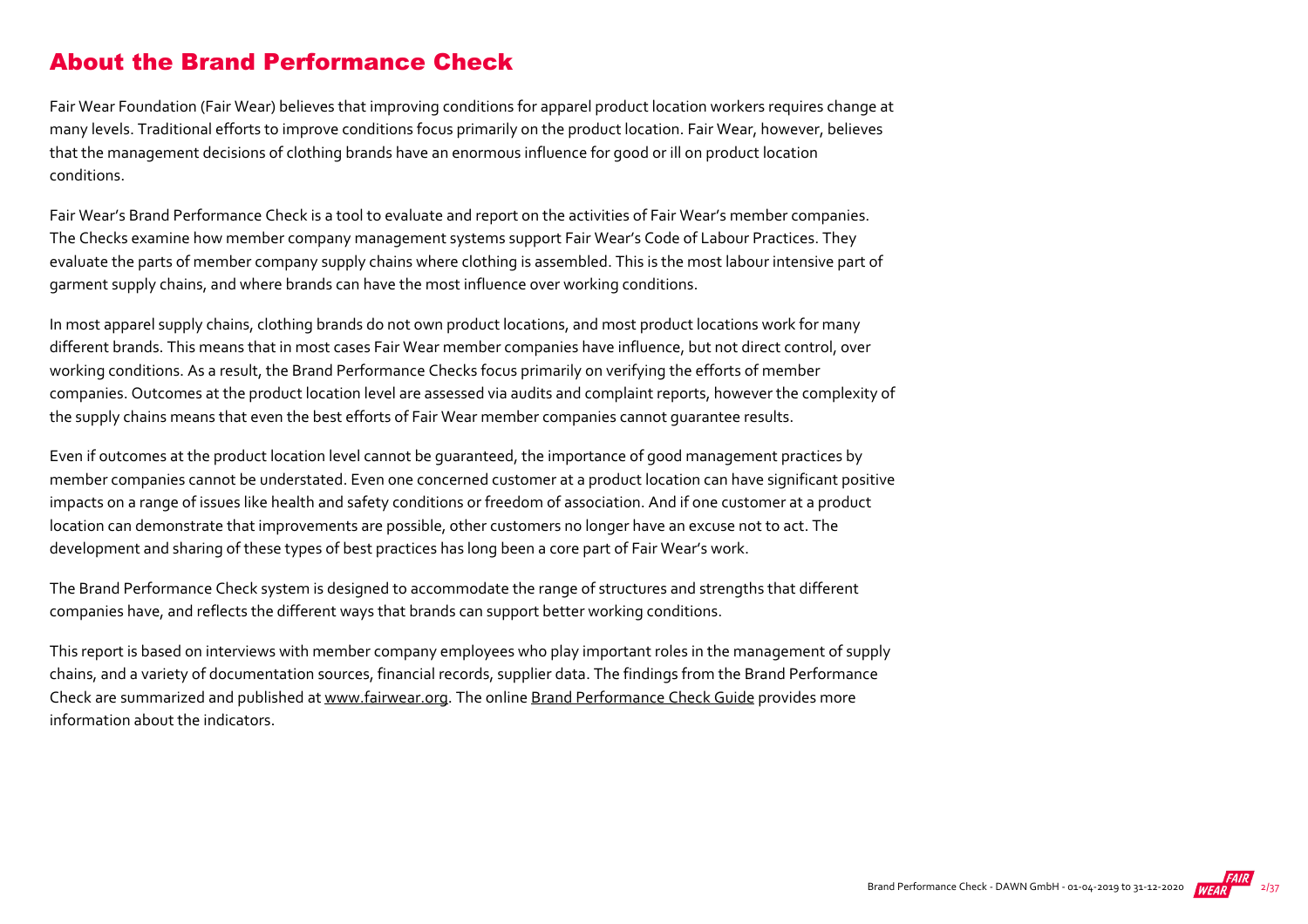#### On COVID‐19

This years' report covers the response of our members and the impact on their supply chain due to the Covid‐19 pandemic which started in 2020. The outbreak of the Covid‐19 pandemic limited the brands' ability to visit and audit factories. To ensure the monitoring of working conditions throughout the pandemic, Fair Wear and its member brands made use of additional monitoring tools, such as complaints reports, surveys, and the consultation of local stakeholders. These sources may not provide as detailed insights as audit reports. To assess outcomes at production location level, we have included all available types of evidence to provide an accurate overview of the brands' management systems and their efforts to improve working conditions. Nevertheless, brands should resume verifying working conditions through audits when the situation allows for.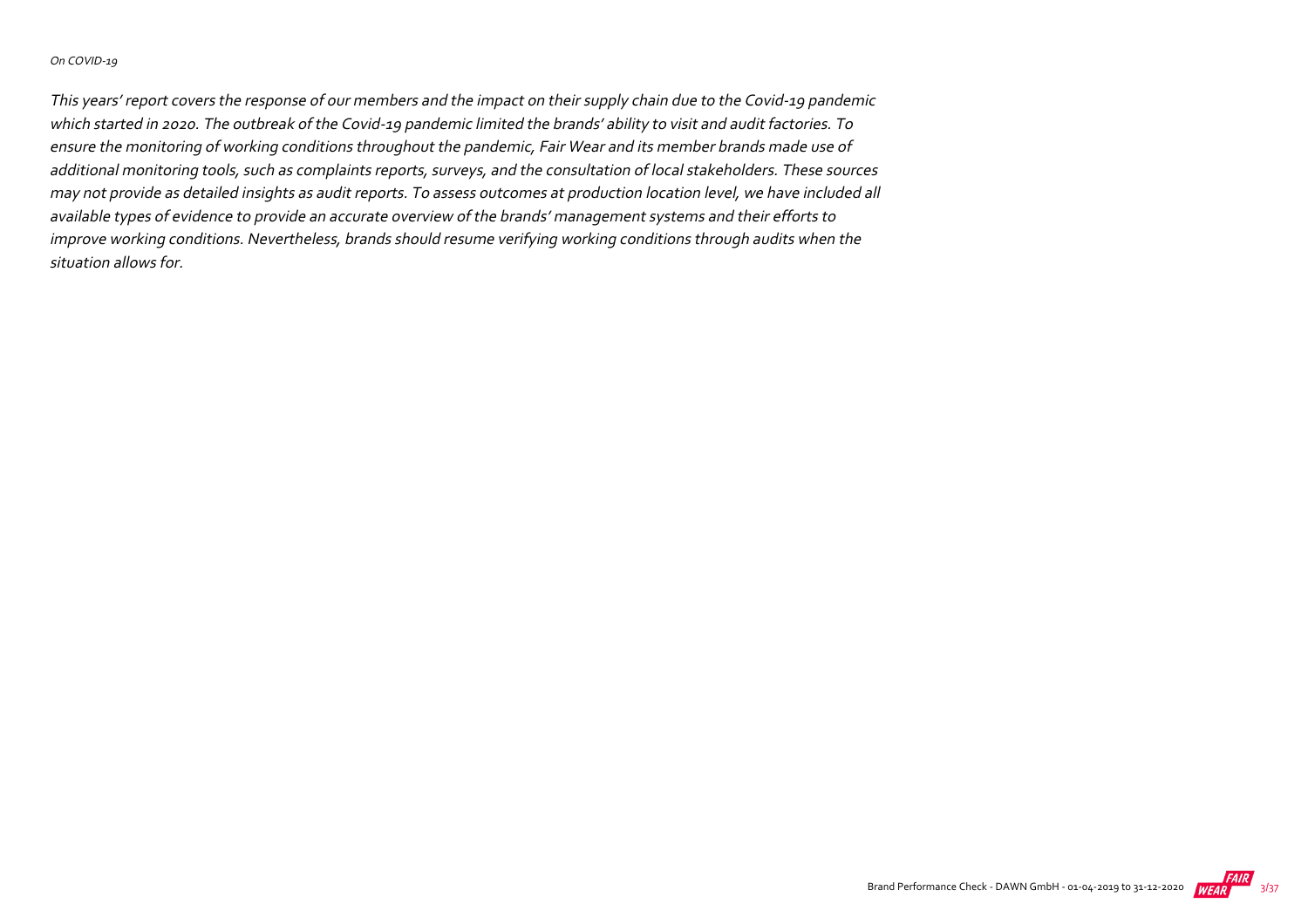## Brand Performance Check Overview

#### DAWN GmbH

#### Evaluation Period: 01-04-2019 to 31-12-2020

| <b>Member company information</b>                                                         |                 |
|-------------------------------------------------------------------------------------------|-----------------|
| Headquarters:                                                                             | Berlin, Germany |
| Member since:                                                                             | 2018-01-01      |
| Product types:                                                                            | Fashion         |
| Production in countries where Fair Wear is active:                                        | Vietnam         |
| Production in other countries:                                                            | Not applicable  |
| <b>Basic requirements</b>                                                                 |                 |
| Workplan and projected production location data for upcoming year have been<br>submitted? | Yes             |
| Actual production location data for evaluation period was submitted?                      | Yes             |
| Membership fee has been paid?                                                             | Yes             |
| <b>Scoring overview</b>                                                                   |                 |
| % of own production under monitoring                                                      | 100%            |
| Benchmarking score                                                                        | 100             |
| Category                                                                                  | Leader          |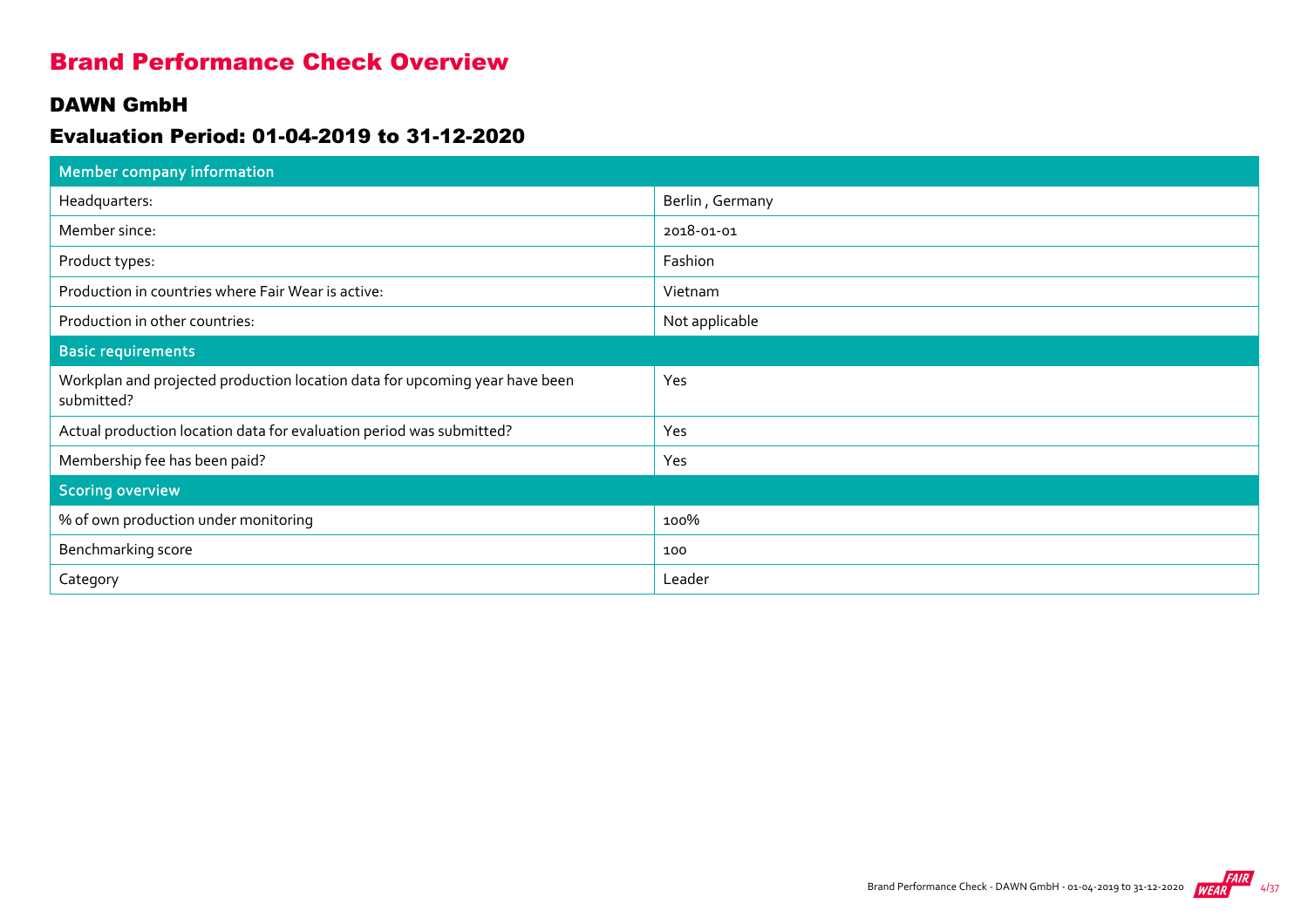## Summary:

DAWN has shown progress on the advanced results on Fair Wear's performance requirements. The company produces at one factory in Vietnam that was built for DAWN. The company has monitored 100% of its volume. This, together with again a benchmarking score of 100, has resulted in Leader status for its second Brand Performance Check.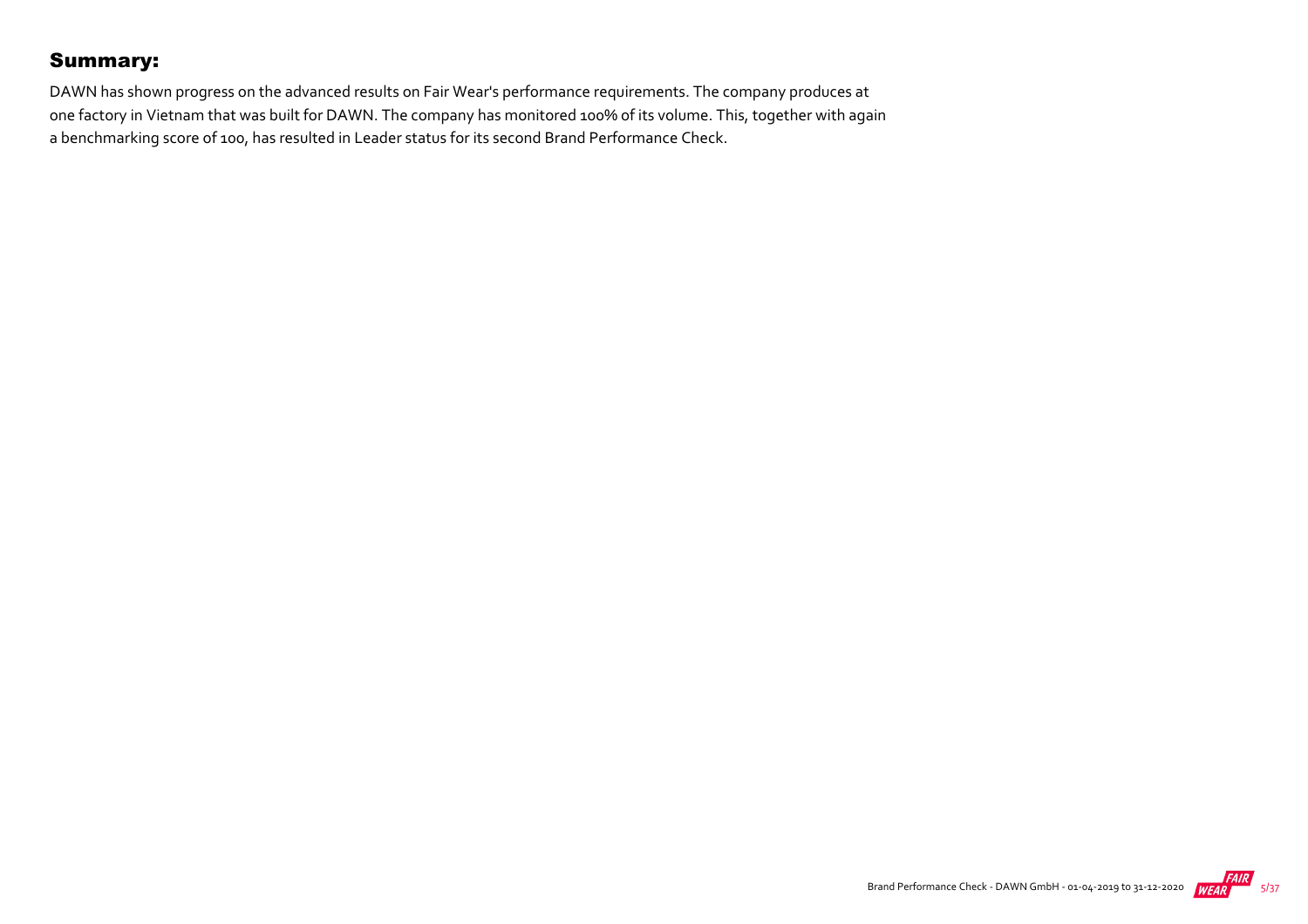#### Corona Addendum:

DAWN needed to adapt its strategy to be more flexible for B2B in Europe. The brand was flexible on payment terms as the factory owner towards the other brands sourcing from the factory and towards the retailers. In 2019 E‐commerce was only a small percentage of the overall sales. In 2020 DAWN increased its e‐commerce heavily.

DAWN's management, who is also the management of the factory, has voluntarily asked to reduce their salary for some months to ensure the workers' salary. They regained their salary at the end of the year, and DAWN managed to compensate for the reduction. DAWN did not reduce its orders and re-planned based on the capacity of the factory. DAWN started 2020 as a strong and healthy brand. This made DAWN being well prepared to absorb the crisis.

During COVID‐19, DAWN was in constant contact with the management and workers at the factory to try and mitigate the pandemic's negative influences as much as possible. As the owner of the factory, DAWN perceives the employees at the factory as its own colleagues.

As DAWN owns the factory, it was easier to adjust its production planning without negatively impacting the conditions for the workers. The pressure of the other brands sourcing in the factory caused stress, as they cancelled and re‐planned orders. DAWN managed to work around their production demands and made sure DAWN's production did not influence the working hours.

DAWN has local teams who could still monitor the factories throughout the year. DAWN set up weekly online meetings to keep each other informed and update the staff on the latest information available in the Fair Wear COVID‐19‐dossier and other relevant sources.

DAWN implemented special measures to avoid spreading COVID-19, like placing plastic dividers between the workstations, not allowing external visitors to the factory and spreading the lunchbreaks. These measures paid off as there was no mass spread in the factory, and the factory did not need to close its doors or deal with other operation restrictions.

The advantage of owning its own factory is even more convincing to DAWN after the COVID‐19 outbreak. Although it was a challenging year of which DAWN hopes never to experience again, DAWN could adjust its production planning and release pressure off the workers because it owns the factory. DAWN looks back at a hectic year but is content that the factory and the laundry location are still in business and producing sustainably, and the brand maintained its customer base.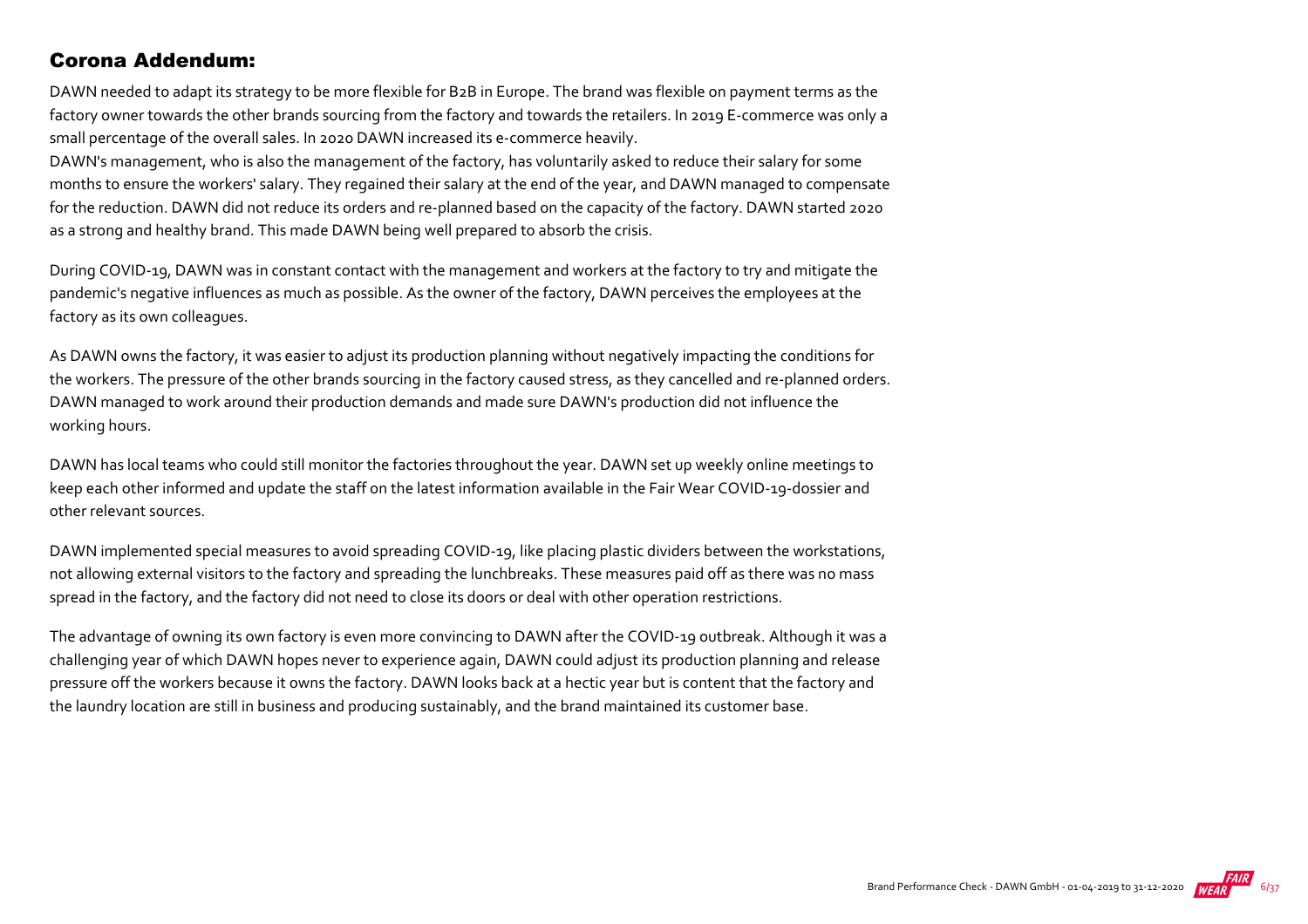## Performance Category Overview

Leader: This category is for member companies who are doing exceptionally well, and are operating at an advanced level. Leaders show best practices in complex areas such as living wages and freedom of association.

Good: It is Fair Wear's belief that member companies who are making a serious effort to implement the Code of Labour Practices—the vast majority of Fair Wear member companies—are 'doing good' and deserve to be recognized as such. They are also doing more than the average clothing company, and have allowed their internal processes to be examined and publicly reported on by an independent NGO. The majority of member companies will receive a 'Good' rating.

Needs Improvement: Member companies are most likely to find themselves in this category when major unexpected problems have arisen, or if they are unable or unwilling to seriously work towards CoLP implementation. Member companies may be in this category for one year only after which they should either move up to Good, or will be moved to suspended.

Suspended: Member companies who either fail to meet one of the Basic Requirements, have had major internal changes which means membership must be put on hold for a maximum of one year, or have been in Needs Improvement for more than one year. Member companies may remain in this category for one year maximum, after which termination proceedings will come into force.

Categories are calculated based on a combination of benchmarking score and the percentage of own production under monitoring. The specific requirements for each category are outlined in the Brand Performance Check Guide.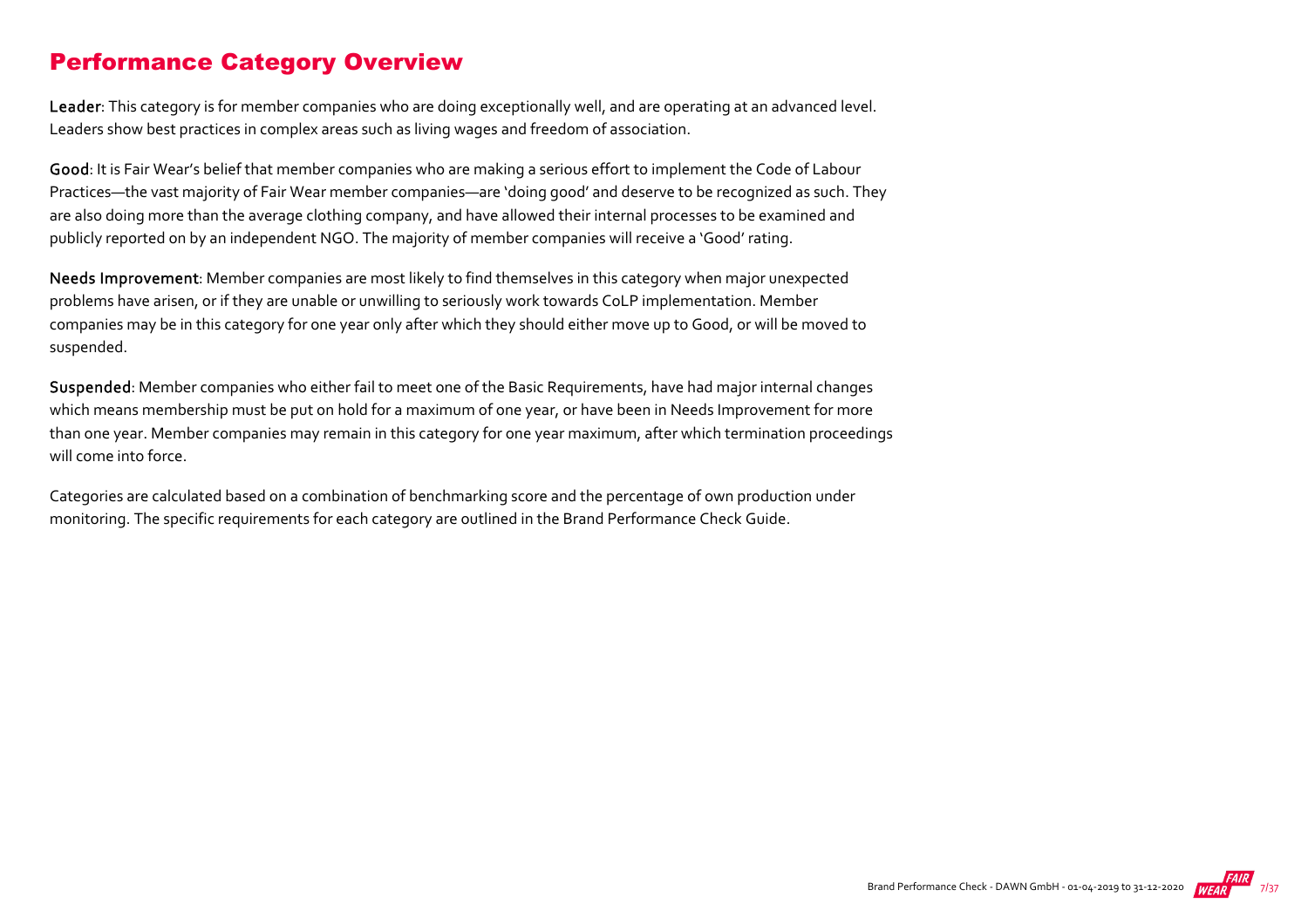## 1. Purchasing Practices

| Performance indicators                                                                                                              | <b>Result</b> | <b>Relevance of Indicator</b>                                                                                                                                                 | <b>Documentation</b>                                   | Score Max | <b>Min</b> |
|-------------------------------------------------------------------------------------------------------------------------------------|---------------|-------------------------------------------------------------------------------------------------------------------------------------------------------------------------------|--------------------------------------------------------|-----------|------------|
| 1.1a Percentage of production volume from<br>production locations where member company buys<br>at least 10% of production capacity. | 95%           | Member companies with less than 10% of a<br>production location's production capacity generally<br>have limited influence on production location<br>managers to make changes. | Supplier information<br>provided by member<br>company. | 4         | $\circ$    |

Comment: DAWN has its own production facility in Vietnam. The total production cycle of DAWN is arranged at this factory. The majority of the production capacity of the factory is for DAWN. 30% of the capacity is filled with other brands. DAWN works with a laundry site as a subcontractor. DAWN is very close with the laundry site and treats it as its own supplier.

| Performance indicators                                                                                                        | <b>Result</b> | <b>Relevance of Indicator</b>                                                                                                                                                                                                                                                                                                                     | <b>Documentation</b>                                                   | Score Max | <b>Min</b> |
|-------------------------------------------------------------------------------------------------------------------------------|---------------|---------------------------------------------------------------------------------------------------------------------------------------------------------------------------------------------------------------------------------------------------------------------------------------------------------------------------------------------------|------------------------------------------------------------------------|-----------|------------|
| 1.1b Percentage of production volume from<br>production locations where member company buys<br>less than 2% of its total FOB. | о%            | Fair Wear provides incentives to clothing brands to<br>consolidate their supplier base, especially at the tail<br>end, as much as possible, and rewards those<br>members who have a small tail end. Shortening the<br>tail end reduces social compliance risks and<br>enhances the impact of efficient use of capital and<br>remediation efforts. | <b>Production location</b><br>information as provided<br>to Fair Wear. | 4         | O          |

Comment: DAWN solely works with one factory and its laundry partner.

| Performance indicators                                                                                                                 | <b>Result</b> | <b>Relevance of Indicator</b>                                                                                                                                                  | <b>Documentation</b>                                   | Score Max | <b>Min</b> |
|----------------------------------------------------------------------------------------------------------------------------------------|---------------|--------------------------------------------------------------------------------------------------------------------------------------------------------------------------------|--------------------------------------------------------|-----------|------------|
| 1.2 Percentage of production volume from<br>production locations where a business relationship<br>has existed for at least five years. | 100%          | Stable business relationships support most aspects<br>of the Code of Labour Practices, and give production<br>locations a reason to invest in improving working<br>conditions. | Supplier information<br>provided by member<br>company. | 4         |            |

Comment: Since the existence of DAWN the products are made at their own production facility and the laundry site.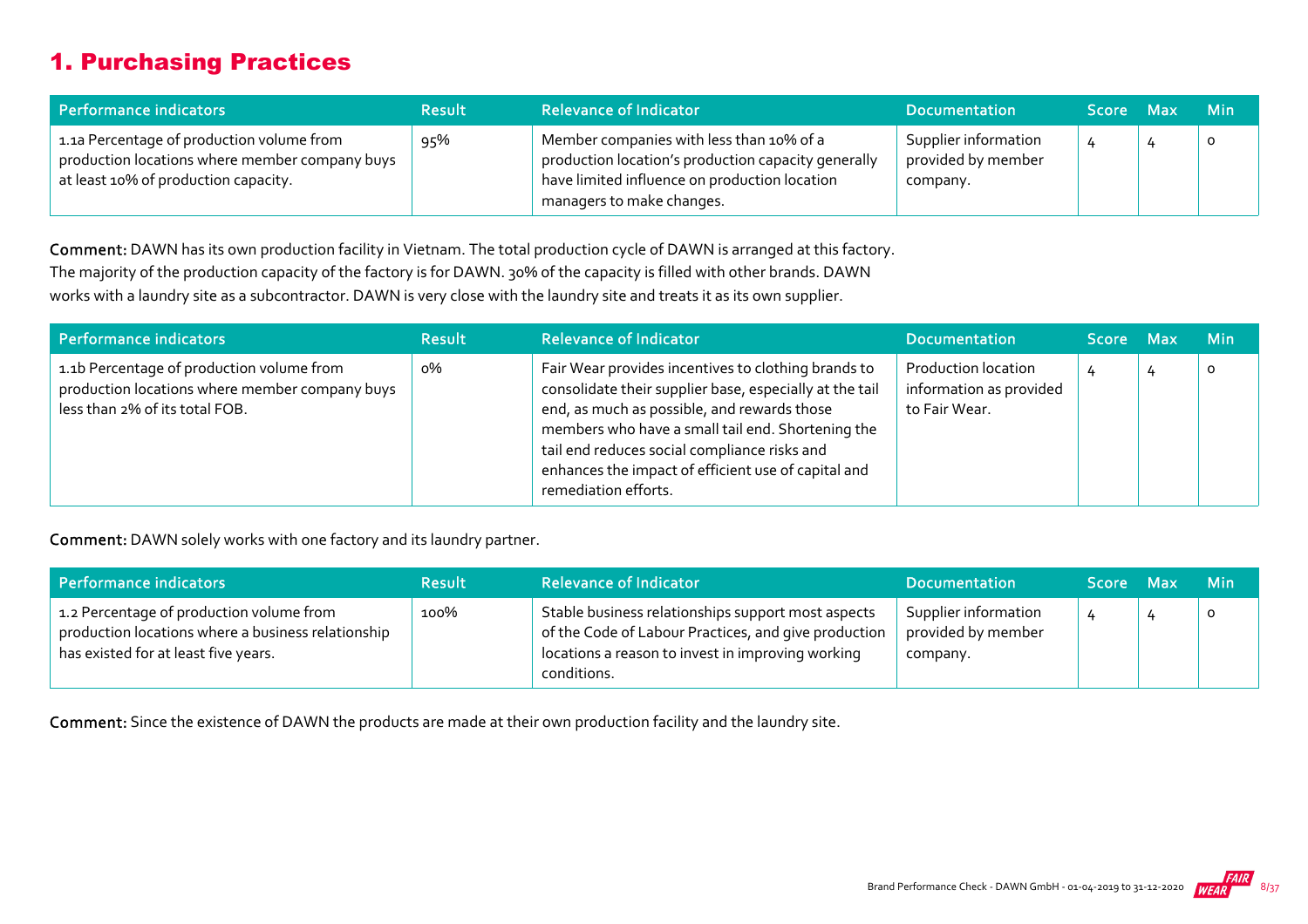| <b>Performance indicators</b>                                                                                                                                     | <b>Result</b> | <b>Relevance of Indicator</b>                                                                                                                        | <b>Documentation</b>              | <b>\Score</b> \ | - Max | ⊟ Min∶ |
|-------------------------------------------------------------------------------------------------------------------------------------------------------------------|---------------|------------------------------------------------------------------------------------------------------------------------------------------------------|-----------------------------------|-----------------|-------|--------|
| 1.3 All (new) production locations are required to<br>sign and return the questionnaire with the Code of<br>Labour Practices before first bulk orders are placed. | Yes           | The CoLP is the foundation of all work between<br>production locations and brands, and the first step in<br>developing a commitment to improvements. | Signed CoLPs are on file. $\vert$ |                 |       |        |

Comment: Both the factory owned by DAWN as well as the laundry subcontractor signed the questionnaire. DAWN is in contact with a potential new laundry subcontractor, as the current laundry partner might want to close. The conversations with this new subcontractor are in an early stage. DAWN already informed the potential new laundry subcontractor about the Fair Wear Code of Labour Practices.

| Performance indicators                                                                                                | <b>Result</b> | <b>Relevance of Indicator</b>                                                                          | <b>Documentation</b>                                                                                | Score Max | <b>Min</b> |
|-----------------------------------------------------------------------------------------------------------------------|---------------|--------------------------------------------------------------------------------------------------------|-----------------------------------------------------------------------------------------------------|-----------|------------|
| 1.4 Member company conducts human rights due<br>diligence at all (new) production locations before<br>placing orders. | Advanced      | Due diligence helps to identify, prevent and mitigate<br>potential human rights problems at suppliers. | Documentation may<br>include pre-audits,<br>existing audits, other<br>types of risk<br>assessments. |           | $\circ$    |

Comment: To DAWN, owning their 1st tier production location was part of the vision that this is the only way to produce ethically. The factory was built for DAWN and the brand and the factory expanded together. Continuous presence ensures working conditions can be adequately monitored and improved.

During the COVID‐19 pandemic of 2020, DAWN could still mainly proceed following its regular system. DAWN staff located in Vietnam could still visit the factory and the laundry location frequently. They had to inform the factory management about their visit in advance, while normally they can always enter the factory without notice. This did not cause any difficulties.

DAWN organised a BSCI audit for both locations. DAWN reduced the frequency of internal audits at the laundry location because of visitors restrictions due to COVID‐19. DAWN started holding weekly online meetings with the management of the factory to discuss the latest situation and potential risks and ways to mitigate those risks. DAWN collected questionnaires about the COVID‐19 situation from both the factory and the laundry location. DAWN identified OHS issues due to COVID‐19 and acted accordingly (see indicator 2.4). DAWN monitored the payment of wages closely, to see if the pandemic influenced the payments.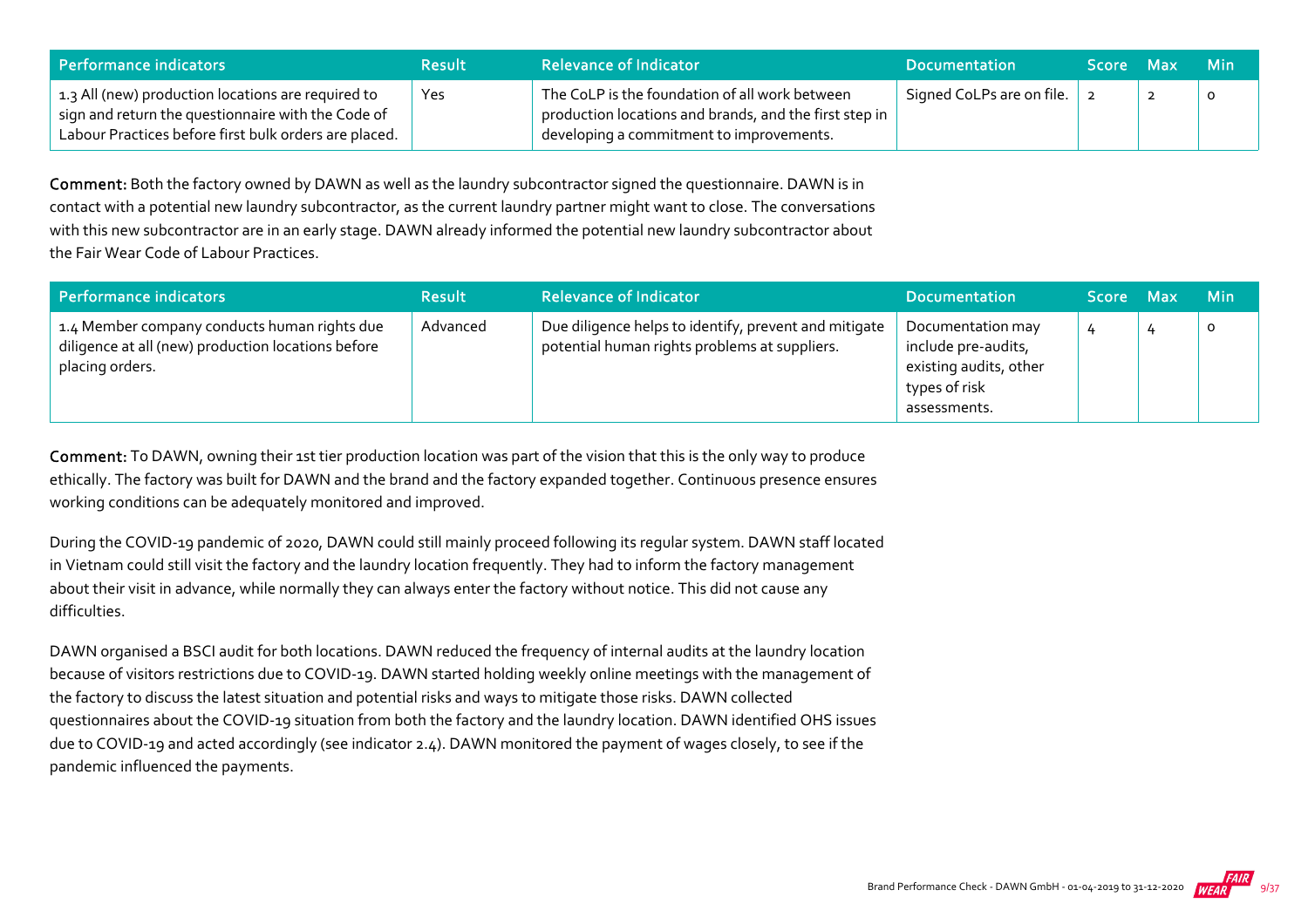DAWN consulted a lot of information relevant to the situation in Vietnam, like the Fair Wear COVID-19 Dossier, the countryspecific information and regional information. The CSR manager updated the management of DAWN on the latest developments, although the CEO was also on top of the latest developments as he is also the CEO of the factory.

These weekly online meetings, together with the frequent visits of the local staff and the updated information gave DAWN the trust and confidence that they could still closely monitor the situation in the factory and the laundry location throughout the pandemic.

| Performance indicators                                                                                      | <b>Result</b>                                | <b>Relevance of Indicator</b>                                                                                                          | <b>Documentation</b>                                                                        | Score Max |                | <b>Min</b> |
|-------------------------------------------------------------------------------------------------------------|----------------------------------------------|----------------------------------------------------------------------------------------------------------------------------------------|---------------------------------------------------------------------------------------------|-----------|----------------|------------|
| 1.5 Production location compliance with Code of<br>Labour Practices is evaluated in a systematic<br>manner. | Yes, and leads<br>to production<br>decisions | A systemic approach is required to integrate social<br>compliance into normal business processes, and<br>supports good decisionmaking. | Documentation of<br>systemic approach:<br>rating systems,<br>checklists, databases,<br>etc. | 2         | $\overline{2}$ | $\circ$    |

Comment: Given the strong presence in the factory and the laundry location, compliance is evaluated systematically. Before becoming a Fair Wear member, DAWN worked with BSCI to assess compliance with labour standards and used the audit report to evaluate. Moreover, the company conducts internal audits at both locations to evaluate progress.

DAWN did not reduce or cancel any orders due to COVID-19. The other brands sourcing from the factory cancelled or replanned their production, which led to high pressure on production during some weeks, while in other weeks there was not enough work. DAWN decided to plan its production around these orders, to ensure that its sourcing decisions support social compliance.

| Performance indicators                                                                    | <b>Result</b>                                 | <b>Relevance of Indicator</b>                                                                                                               | <b>Documentation</b>                            | <b>Score</b> | - Max | <b>Min</b> |
|-------------------------------------------------------------------------------------------|-----------------------------------------------|---------------------------------------------------------------------------------------------------------------------------------------------|-------------------------------------------------|--------------|-------|------------|
| 1.6 The member company's production planning<br>systems support reasonable working hours. | Strong,<br>integrated<br>systems in<br>place. | Member company production planning systems can<br>have a significant impact on the levels of excessive<br>overtime at production locations. | Documentation of<br>robust planning<br>systems. |              |       |            |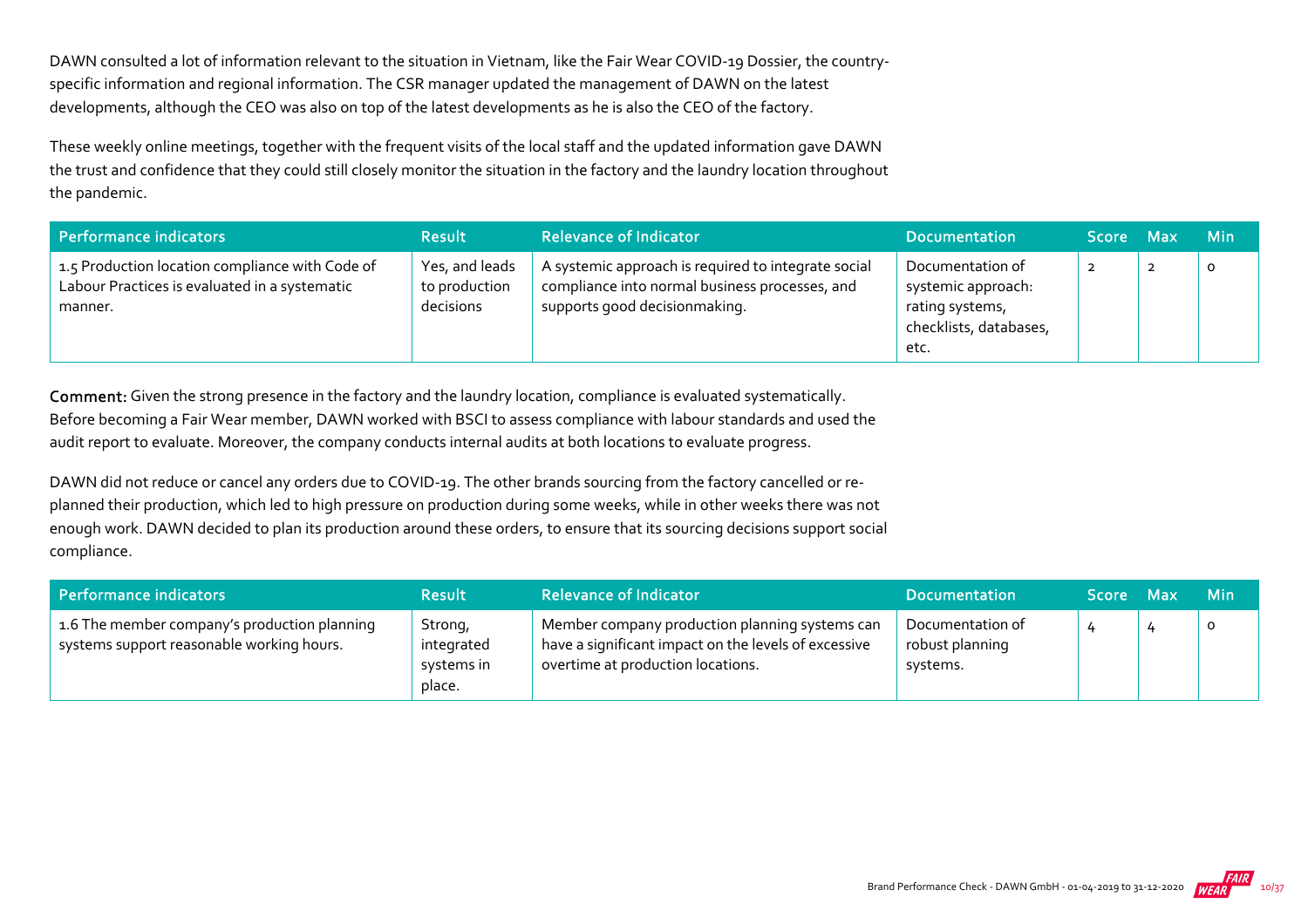Comment: Given the supply chain structure of DAWN, the company can analyse its direct impact on working hours. Their production facility has access to complete production planning and the purchasing team is based at the factory in Vietnam. The production facility and the laundry facility work closely together, to align the planning. Together with the design and sales team, it is decided how to split orders over different windows. DAWN analyses the number of minutes in relation to the total production capacity. The factory has the freedom to look at the styles and decide when to start production according to their capacity and to ensure production lines are running efficiently. DAWN learned that the number of complete styles within an order can cause excessive overtime. Therefore the style selections is based on a window of dialogue between production, planning and sale teams instead of being sales and design‐driven. The design team in Berlin works with the development team in Vietnam from the beginning of the development phase. This helps both parties to plan the sampling schedule and project the number of styles in the coming season.

In collaboration with the workers, DAWN invested in new machinery and equipment to increase efficiency. DAWN slowly moves away from seasonal production lines and instead want shifts towards NOS and basic production to increase production and operational efficiencies. DAWN now has two to three shipment windows to avoid bottlenecks, instead of four to five shipment windows.

COVID‐19 required a lot of flexibility on planning since the other brands sourcing from the factory cancelled or re‐planned their orders. DAWN held weekly meetings between the production & factory merchandise team to understand potential bottlenecks in the production process. DAWN gave the factory the authority of the production and shipment planning. DAWN managed to be so flexible that its production could be planned around the production of the other brands and didn't cause excessive overtime.

During the pandemic, it was particularly difficult to plan orders for the sampling room. At times there was no work at all for sampling, other times it was too busy. Therefore DAWN decided to plan their sampling around the sampling of the other buyers. The factory had the authority of the planning of DAWN in consultation with DAWN.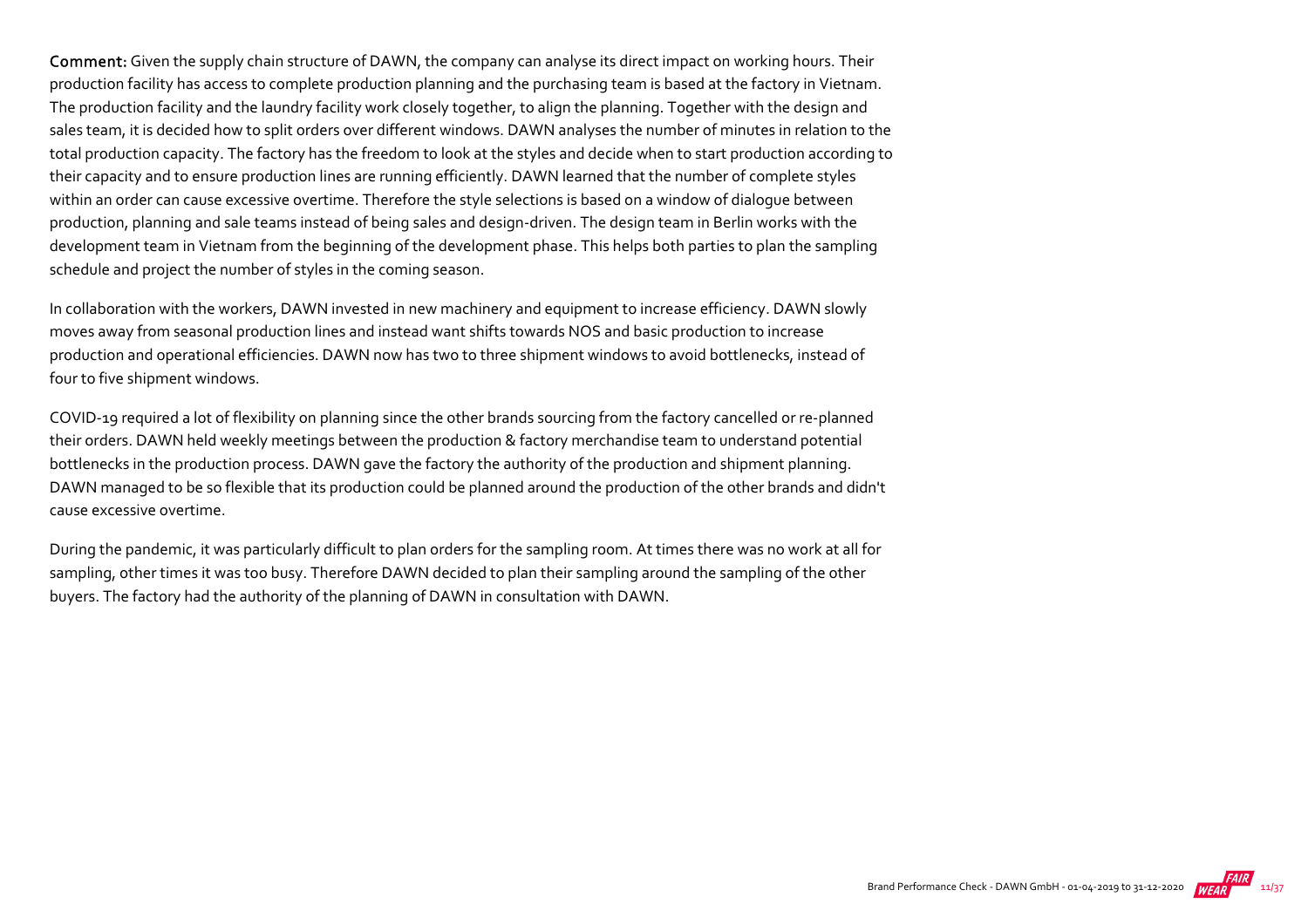| Performance indicators                                                             | <b>Result</b>       | <b>Relevance of Indicator</b>                                                                                                                                                                               | <b>Documentation</b>                                                                                                                                                                                                     | <b>Score</b> | Max | <b>Min</b> |
|------------------------------------------------------------------------------------|---------------------|-------------------------------------------------------------------------------------------------------------------------------------------------------------------------------------------------------------|--------------------------------------------------------------------------------------------------------------------------------------------------------------------------------------------------------------------------|--------------|-----|------------|
| 1.7 Degree to which member company mitigates<br>root causes of excessive overtime. | Advanced<br>efforts | Some production delays are outside of the control of<br>member companies; however there are a number of<br>steps that can be taken to address production delays<br>without resorting to excessive overtime. | Evidence of how<br>member responds to<br>excessive overtime and<br>strategies that help<br>reduce the risk of<br>excessive overtime, such<br>as: root cause analysis,<br>reports, correspondence<br>with factories, etc. | ь            | 6   | $\circ$    |

Comment: The factory had the authority to plan production and shipment. DAWN has a flexible delivery window, to give the factory more space to produce.

The factory management system includes a request & follow up procedure so HR and the production team can check the balance of working hours to prevent overtime issues. Any overtime needs to be signed off by the Board of Directors. If the Board of Directors notices overtime issues due to production planning, they discuss it during the weekly meetings. The Board of Directors can balance out the hours by rescheduling the production. DAWN changed the bonus scheme to promote efficiency and mitigate excessive overtime. Despite all efforts made on reducing excessive overtime, it remains an issue.

In 2020 the Vietnamese government changed labour legislation to make more overtime possible. However, DAWN still assesses overtime as an issue in the factories and mitigates the incentives to work overtime by paying living wages (see 1.13). Nevertheless, DAWN notices that workers are still willing to work overtime, to receive more salary. DAWN hired a consultant to improve the agility and flexibility, to mitigate excessive overtime.

To avoid peaks, DAWN produced more Never Out of Stock‐items (NOS‐items). This helps to smoothen out production throughout the year and enables the factory to bok their material even more in advance. The management can plan according to available capacity.

Recommendation: Although DAWN already focuses on mitigating the risk of overtime, workers are still inclined to work overtime. Once root causes of excessive overtime are known, DAWN can use the Fair Wear guidance on addressing excessive overtime and check what solutions, processes and tools are linked to a particular root cause.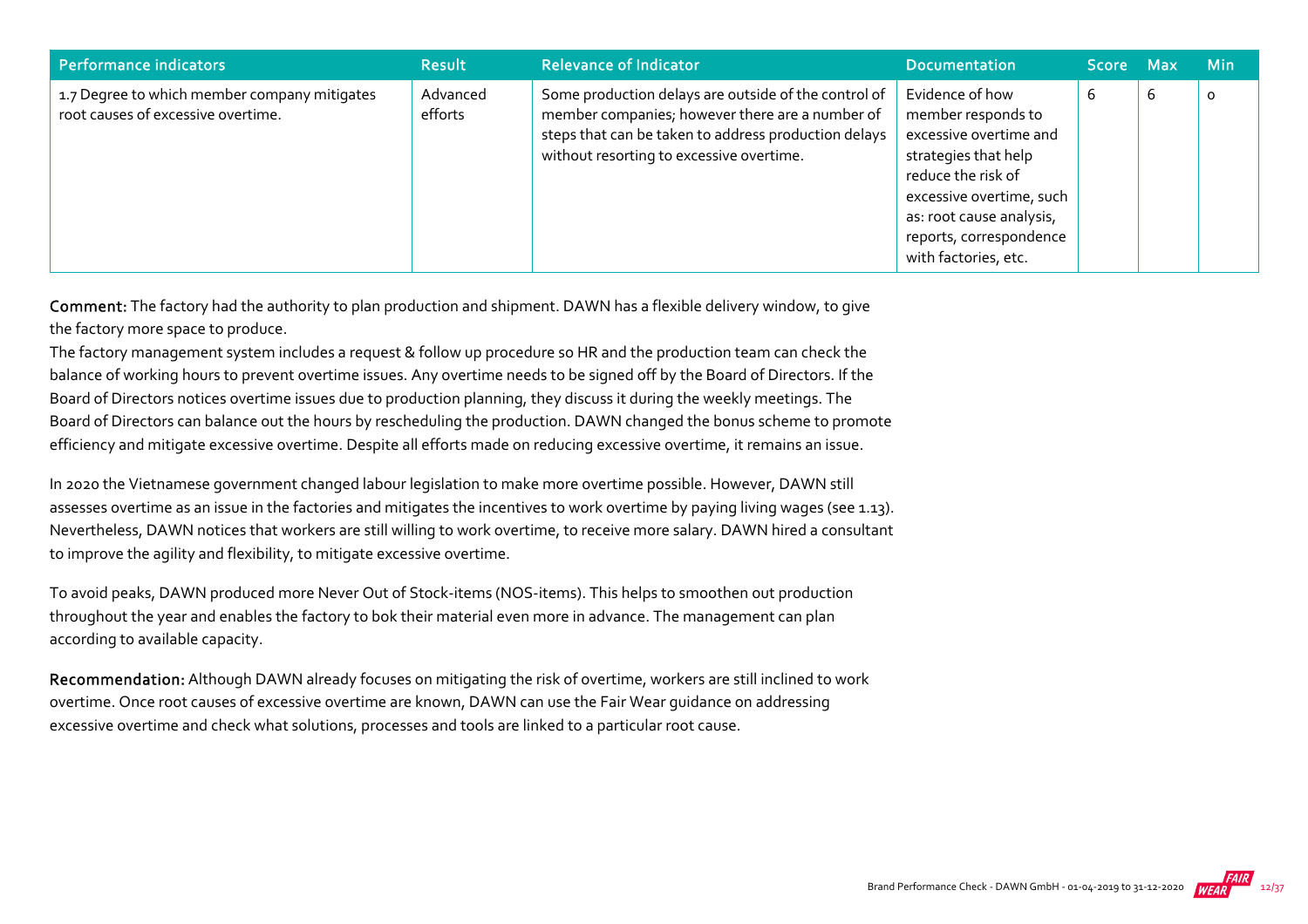| Performance indicators                                                                                               | <b>Result</b> | <b>Relevance of Indicator</b>                                                                                                                                                                                   | <b>Documentation</b>                                                                                                        | Score Max | <b>Min</b> |
|----------------------------------------------------------------------------------------------------------------------|---------------|-----------------------------------------------------------------------------------------------------------------------------------------------------------------------------------------------------------------|-----------------------------------------------------------------------------------------------------------------------------|-----------|------------|
| 1.8 Member company can demonstrate the link<br>between its buying prices and wage levels in<br>production locations. | Advanced      | Understanding the labour component of buying<br>prices is an essential first step for member<br>companies towards ensuring the payment of<br>minimum wages - and towards the implementation<br>of living wages. | Interviews with<br>production staff,<br>documents related to<br>member's pricing policy<br>and system, buying<br>contracts. |           | $\circ$    |

Comment: DAWN is able to pay the true cost of the product. DAWN has access to all the information of the payrolls and knows the exact link between the prices and the wages. The unit price is based on product styles and the number of minutes. The labour cost is equal to the total employees' salary divided by total products in a month. For other clients in the factory, the FOB price is initially calculated using the previous season's experience and subsequently reviewed by the factory and brand management on a quarterly basis. DAWN has a clear breakdown of the costs.

DAWN proposed to the other brands sourcing in the factory to have a very transparent system of cost breakdown. While the FOB is a fixed price, many elements during the production and shipping can influence the price, like sudden air freight or an increase or decrease in material costs. DAWN proposed the other brands to adjust their pricing to include unexpected costs increases, whenever they occur. The other brands appreciated the proposal in theory but decided not to work with it.

| Performance indicators                                                                                                                                                 | <b>Result</b>                        | <b>Relevance of Indicator</b>                                                                                                                                                                                                                                                       | <b>Documentation</b>                                                                                                                                                                                                      | Score Max |         | <b>Min</b> |
|------------------------------------------------------------------------------------------------------------------------------------------------------------------------|--------------------------------------|-------------------------------------------------------------------------------------------------------------------------------------------------------------------------------------------------------------------------------------------------------------------------------------|---------------------------------------------------------------------------------------------------------------------------------------------------------------------------------------------------------------------------|-----------|---------|------------|
| 1.9 Member company actively responds if<br>production locations fail to pay legal minimum<br>wages and/or fail to provide wage data to verify<br>minimum wage is paid. | No problems<br>reported/no<br>audits | If a supplier fails to pay minimum wage or minimum<br>wage payments cannot be verified, Fair Wear<br>member companies are expected to hold<br>management of the supplier accountable for<br>respecting local labour law. Payment below<br>minimum wage must be remediated urgently. | Complaint reports,<br>CAPs, additional emails,<br>Fair Wear Audit Reports<br>or additional monitoring<br>visits by a Fair Wear<br>auditor, or other<br>documents that show<br>minimum wage issue is<br>reported/resolved. | N/A       | $\circ$ | $-2$       |

Comment: During the pandemic, factory management approached DAWN with the proposal to lower their salaries and not touch the salaries of the workers. At the end of the year, DAWN managed to compensate for this reduction. The workers at the laundry location were also paid consistently throughout the year.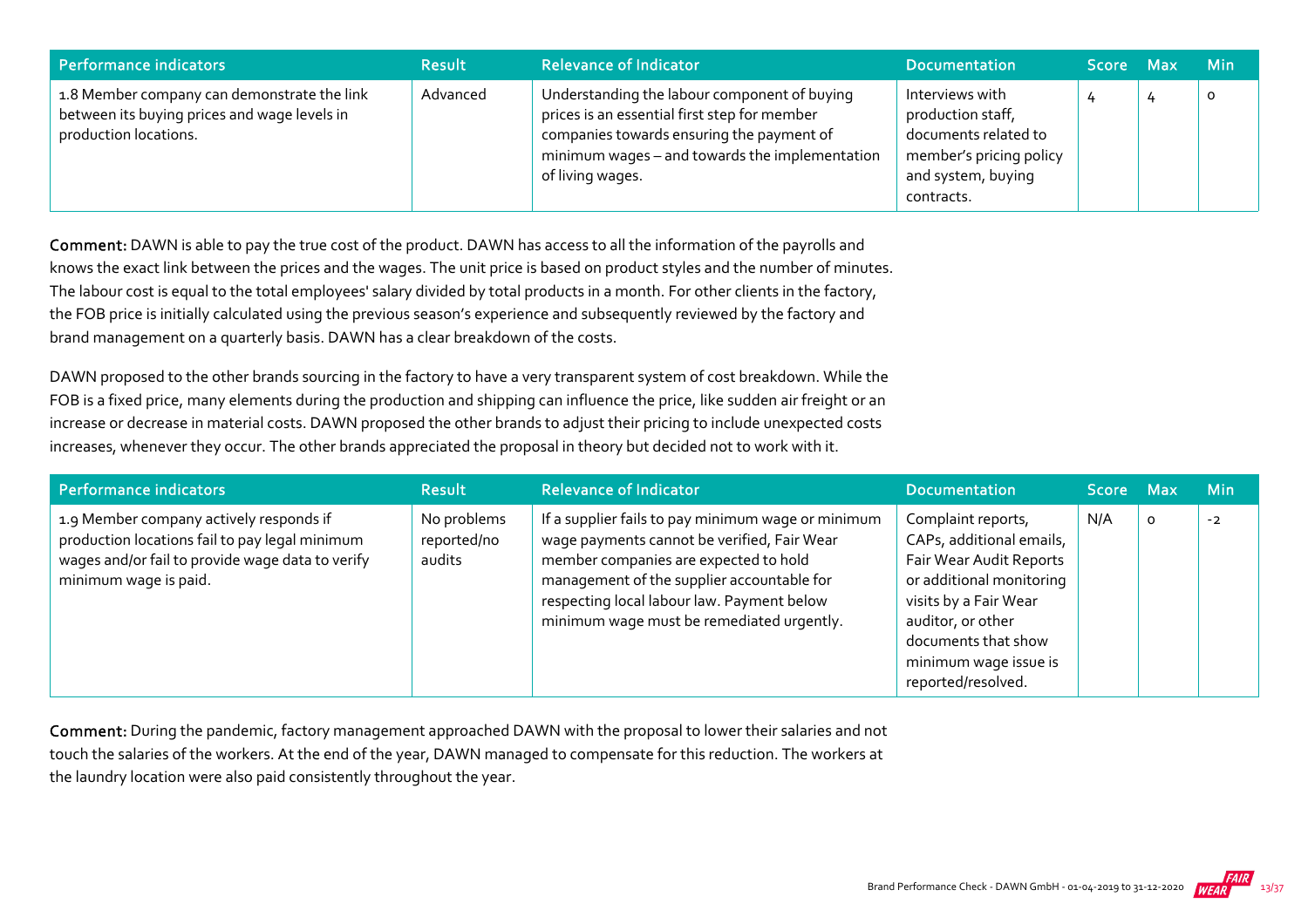| Performance indicators                                            | <b>Result</b> | <b>Relevance of Indicator</b>                                                                                                                                                                                                                 | Documentation                                                                                                           | Score Max |   | <b>Min</b> |
|-------------------------------------------------------------------|---------------|-----------------------------------------------------------------------------------------------------------------------------------------------------------------------------------------------------------------------------------------------|-------------------------------------------------------------------------------------------------------------------------|-----------|---|------------|
| 1.10 Evidence of late payments to suppliers by<br>member company. | <b>No</b>     | Late payments to suppliers can have a negative<br>impact on production locations and their ability to<br>pay workers on time. Most garment workers have<br>minimal savings, and even a brief delay in payments<br>can cause serious problems. | Based on a complaint or<br>audit report; review of<br>production location and<br>member company<br>financial documents. |           | 0 | $-1$       |

Comment: DAWN's management also manages the cash flow for the factory. It was a tough job for the CFO of DAWN, who is also the CFO of the factory, to manage the cash flow. DAWN had to pay for the material of the other brands sourcing in the factory, to make sure production could continue. DAWN paid on time.

| Performance indicators                                                                                                                             | <b>Result</b> | Relevance of Indicator b                                                                                                                                                                    | <b>Documentation</b>                                                                                                                                                       | <b>Score</b> | <b>Max</b> | <b>Min</b> |
|----------------------------------------------------------------------------------------------------------------------------------------------------|---------------|---------------------------------------------------------------------------------------------------------------------------------------------------------------------------------------------|----------------------------------------------------------------------------------------------------------------------------------------------------------------------------|--------------|------------|------------|
| 1.11 Degree to which member company assesses<br>and responds to root causes for wages that are<br>lower than living wages in production locations. | Advanced      | Assessing the root causes for wages lower than living<br>wages will determine what strategies/interventions<br>are needed for increasing wages, which will result in<br>a systemic approach | Evidence of how<br>payment below living<br>wage was addressed,<br>such as: Internal policy<br>and strategy<br>documents, reports,<br>correspondence with<br>factories, etc | b            | b          | o          |

Comment: In 2019 DAWN conducted a survey into the living costs for the workers in both factories. In 2020 the member could not conduct this survey due to the pandemic. Instead, it increased the salaries of workers in both factories by 2.5% while inflation was 2.3%.

| Performance indicators                                                                                   | <b>Result</b> | <b>Relevance of Indicator</b>                                                                                                                                                                                                                                        | <b>Documentation</b>                                   | Score Max      | <b>Min</b> |
|----------------------------------------------------------------------------------------------------------|---------------|----------------------------------------------------------------------------------------------------------------------------------------------------------------------------------------------------------------------------------------------------------------------|--------------------------------------------------------|----------------|------------|
| 1.12 Percentage of production volume from<br>factories owned by the member company (bonus<br>indicator). | 95%           | Owning a supplier increases the accountability and<br>reduces the risk of unexpected CoLP violations.<br>Given these advantages, this is a bonus indicator.<br>Extra points are possible, but the indicator will not<br>negatively affect an member company's score. | Supplier information<br>provided by member<br>company. | $\overline{2}$ |            |

Comment: DAWN owns the production facility.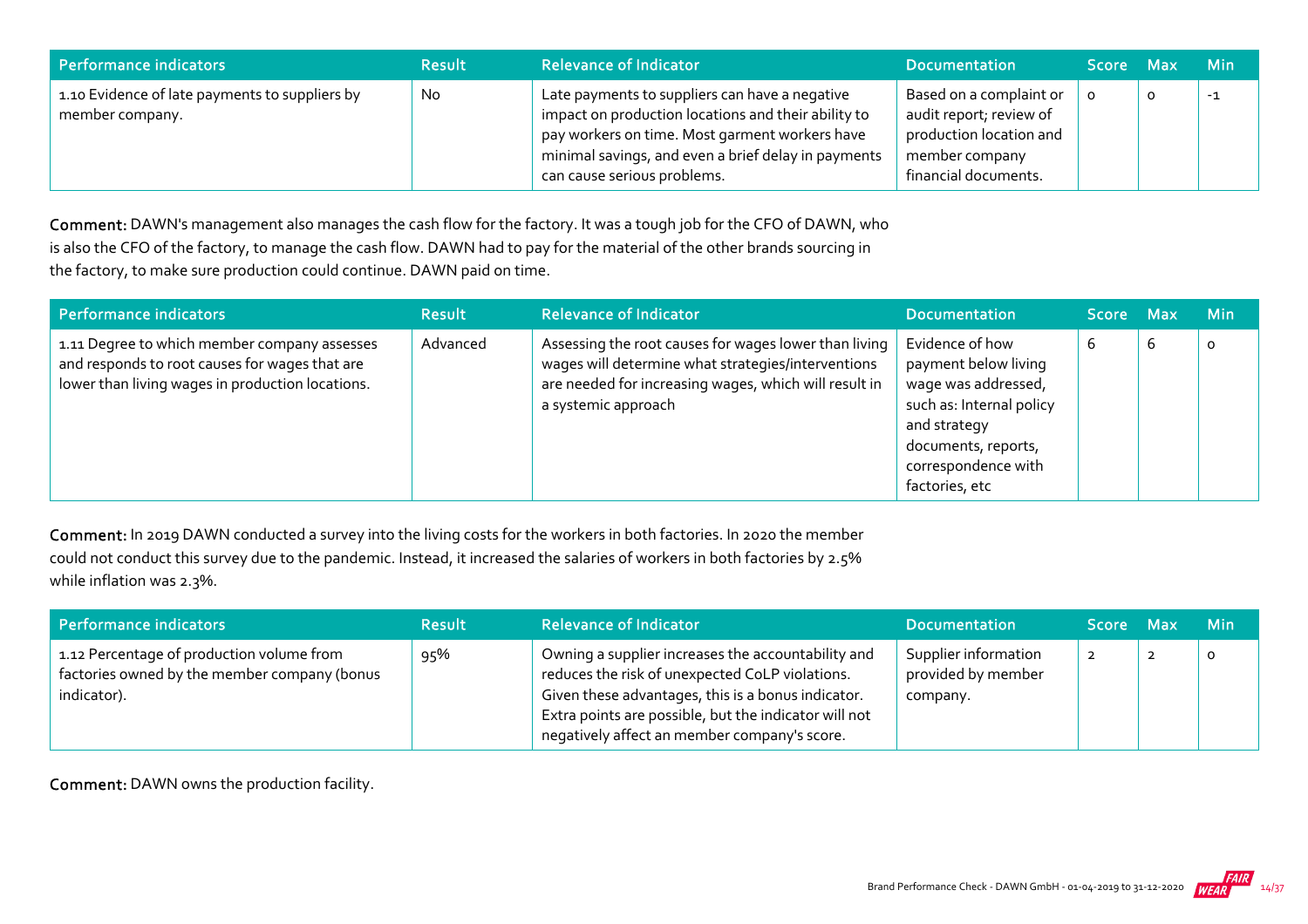| <b>Performance indicators</b>                                  | <b>Result</b> | <b>Relevance of Indicator</b>                                                                                                                                                                | <b>Documentation</b>                                                                                                                                                        | Score Max |   | Min     |
|----------------------------------------------------------------|---------------|----------------------------------------------------------------------------------------------------------------------------------------------------------------------------------------------|-----------------------------------------------------------------------------------------------------------------------------------------------------------------------------|-----------|---|---------|
| 1.13 Member company determines and finances<br>wage increases. | Advanced      | Assessing the root causes for wages lower than living<br>wages will determine what strategies/interventions<br>are needed for increasing wages, which will result in<br>a systemic approach. | Evidence of how<br>payment below living<br>wage was addressed,<br>such as: internal policy<br>and strategy<br>documents, reports,<br>correspondence with<br>factories, etc. |           | b | $\circ$ |

Comment: DAWN has taken the Anker living wage methodology as a benchmark for the employees' salaries at their own production facility. On top of the basic salary, structural in-kind benefits are provided such as allowances for food, housing, transportation, child education, unforeseen expenses, plus some savings. All employees receive private health insurance as a standard, which is expanded to include one additional family member. DAWN provided training on salary calculation and on legal payment. This is not to improve production but to increase workers' salary.

| Performance indicators                                                                              | <b>Result</b> | <b>Relevance of Indicator</b>                                                                                        | <b>Documentation</b>                                                                                                                                                             | Score Max |   | <b>Min</b> |
|-----------------------------------------------------------------------------------------------------|---------------|----------------------------------------------------------------------------------------------------------------------|----------------------------------------------------------------------------------------------------------------------------------------------------------------------------------|-----------|---|------------|
| 1.14 Percentage of production volume where the<br>member company pays its share of the target wage. | 95%           | Fair Wear member companies are challenged to<br>adopt approaches that absorb the extra costs of<br>increasing wages. | Member company's own<br>documentation,<br>evidence of target wage<br>implementation, such as<br>wage reports, factory<br>documentation,<br>communication with<br>factories, etc. | b         | 6 | $\Omega$   |

Comment: Wages in the factory meet the Anker living wage estimate which is part of the employee benefits programme. Wages paid are approximately 42% above the BSCI Living Wage Survey, 32% above the Government Trade Union calculation and 81% above the legal minimum wage. As mentioned under 1.11, in 2020 DAWN increased the wages by 2.5% to adjust for inflation which was 2.3%.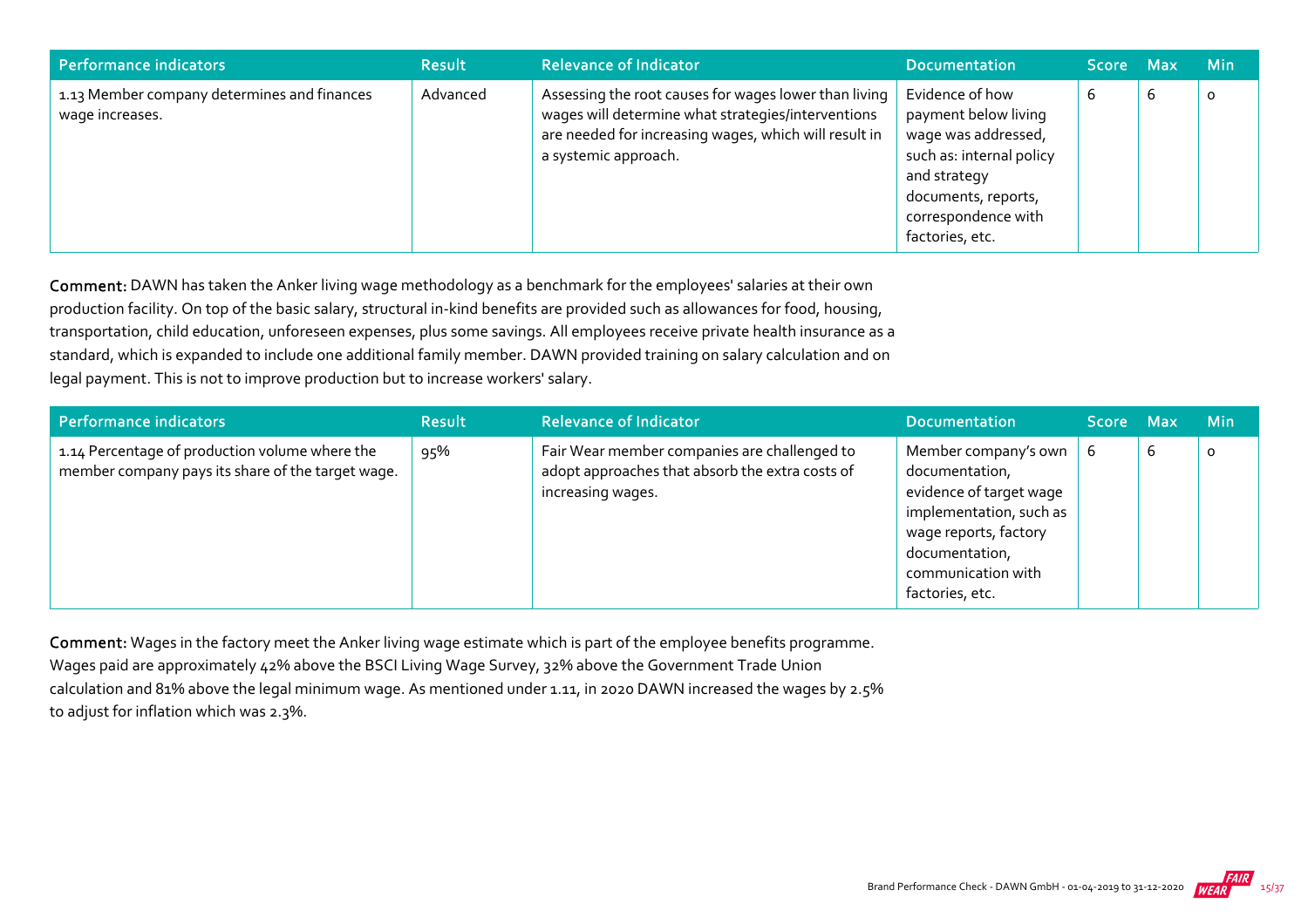#### Purchasing Practices

Possible Points: 52 Earned Points: 54

#### Additional comments on Purchasing Practices :

DAWN did research to go down the supply chain. DAWN's mission was to shake hands with the cotton farmer. DAWN collaborated with Cotton Connect to trace the cotton supply chain. DAWn was able to get to tier four but had no leverage in getting further information from them. Cotton is often just a small percentage of the overall products of these traders. It is seemingly impossible to trace from which cotton farm the cotton came from, that ends up in DAWN clothes.

DAWN collaborates with Tip Me. This project was initiated due to the pandemic. Tip Me enables consumers to directly tip the workers. DAWN conducted research to make sure all tips were 100% generated for the workers. The implementation of Tip Me allowed an extra tip for the workers of over 7.000 euros.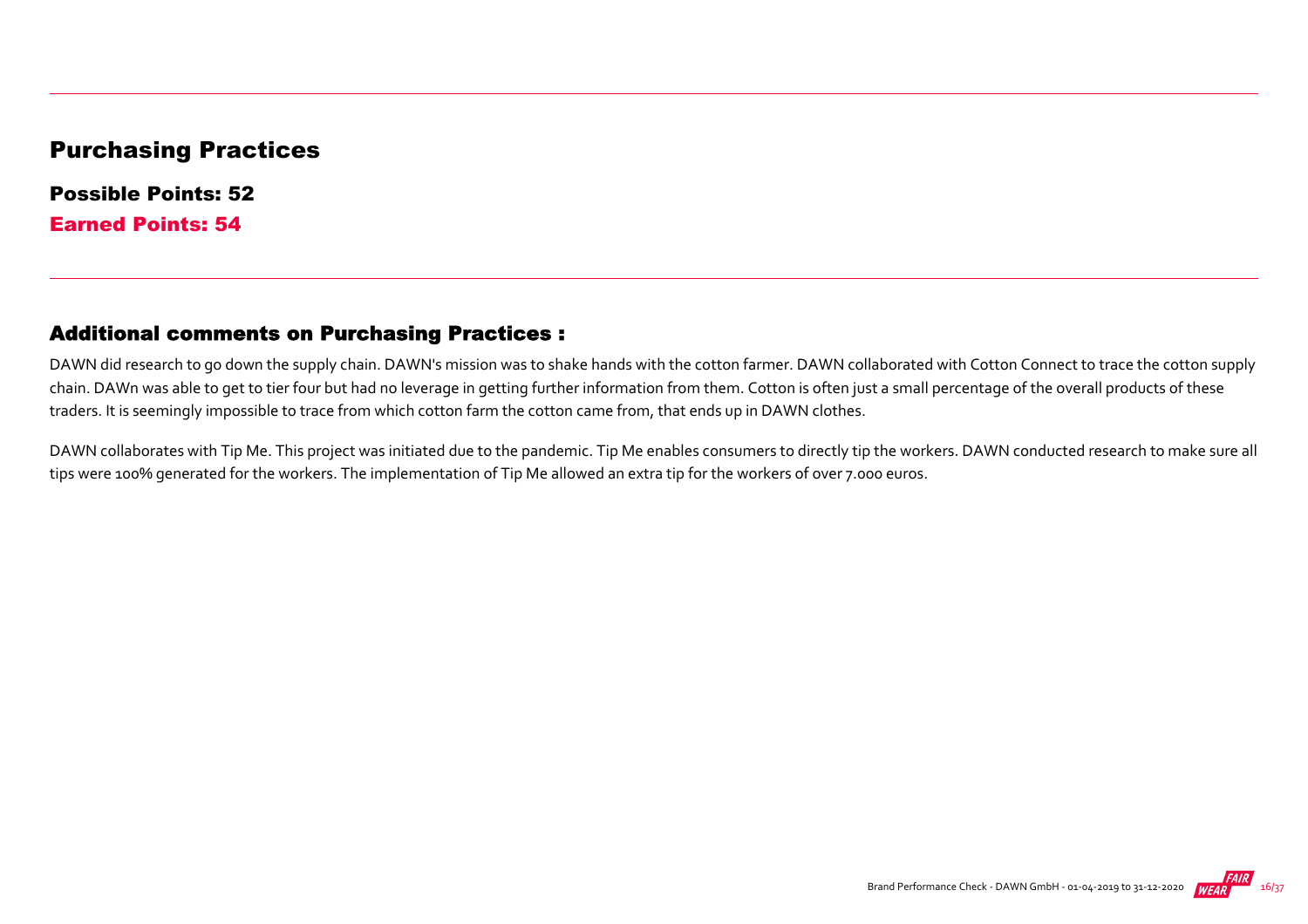## 2. Monitoring and Remediation

| <b>Basic measurements</b>                                                                     | <b>Result</b> | <b>Comments</b>                                                                                                                                                  |
|-----------------------------------------------------------------------------------------------|---------------|------------------------------------------------------------------------------------------------------------------------------------------------------------------|
| % of production volume where an audit took place.                                             | 100%          |                                                                                                                                                                  |
| % of production volume where monitoring requirements for low-risk countries are<br>fulfilled. | о%            | To be counted towards the monitoring threshold, FWF<br>low-risk policy should be implemented. See indicator 2.9.<br>(N/A = no production in low risk countries.) |
| Member meets monitoring requirements for tail-end production locations.                       | N/A           |                                                                                                                                                                  |
| Requirement(s) for next performance check                                                     |               |                                                                                                                                                                  |
| Total monitoring threshold:                                                                   | 100%          | Measured as percentage of production volume<br>(Minimums: 1 year: 40%; 2 years 60%; 3 years+: 80-100%)                                                           |

| Performance indicators                                                                               | <b>Result</b> | <b>Relevance of Indicator</b>                                                                                    | <b>Documentation</b>                                                       | Score Max      | <b>Min</b> |
|------------------------------------------------------------------------------------------------------|---------------|------------------------------------------------------------------------------------------------------------------|----------------------------------------------------------------------------|----------------|------------|
| 2.1 Specific staff person is designated to follow up<br>on problems identified by monitoring system. | Yes           | Followup is a serious part of Fair Wear membership,<br>and cannot be successfully managed on an ad-hoc<br>basis. | Manuals, emails, etc.,<br>demonstrating who the<br>designated staff person | $\overline{2}$ | $-2$       |

Comment: Both DAWN and the factory are responsible for monitoring and improving working conditions. Two CSR colleagues are specifically designated to follow up on problems.

| Performance indicators                                     | <b>Result</b>                                                          | <b>Relevance of Indicator</b>                                                                                                                                                    | <b>Documentation</b>                 | Score Max |         | <b>Min</b> |
|------------------------------------------------------------|------------------------------------------------------------------------|----------------------------------------------------------------------------------------------------------------------------------------------------------------------------------|--------------------------------------|-----------|---------|------------|
| 2.2 Quality of own auditing system meets FWF<br>standards. | Member makes<br>use of FWF<br>audits and/or<br>external audits<br>only | In case Fair Wear teams cannot be used, the<br>member companies' own auditing system must<br>ensure sufficient quality in order for Fair Wear to<br>approve the auditing system. | Information on audit<br>methodology. | N/A       | $\circ$ | $-1$       |

Comment: DAWN makes use of BSCI and Fair Wear audits.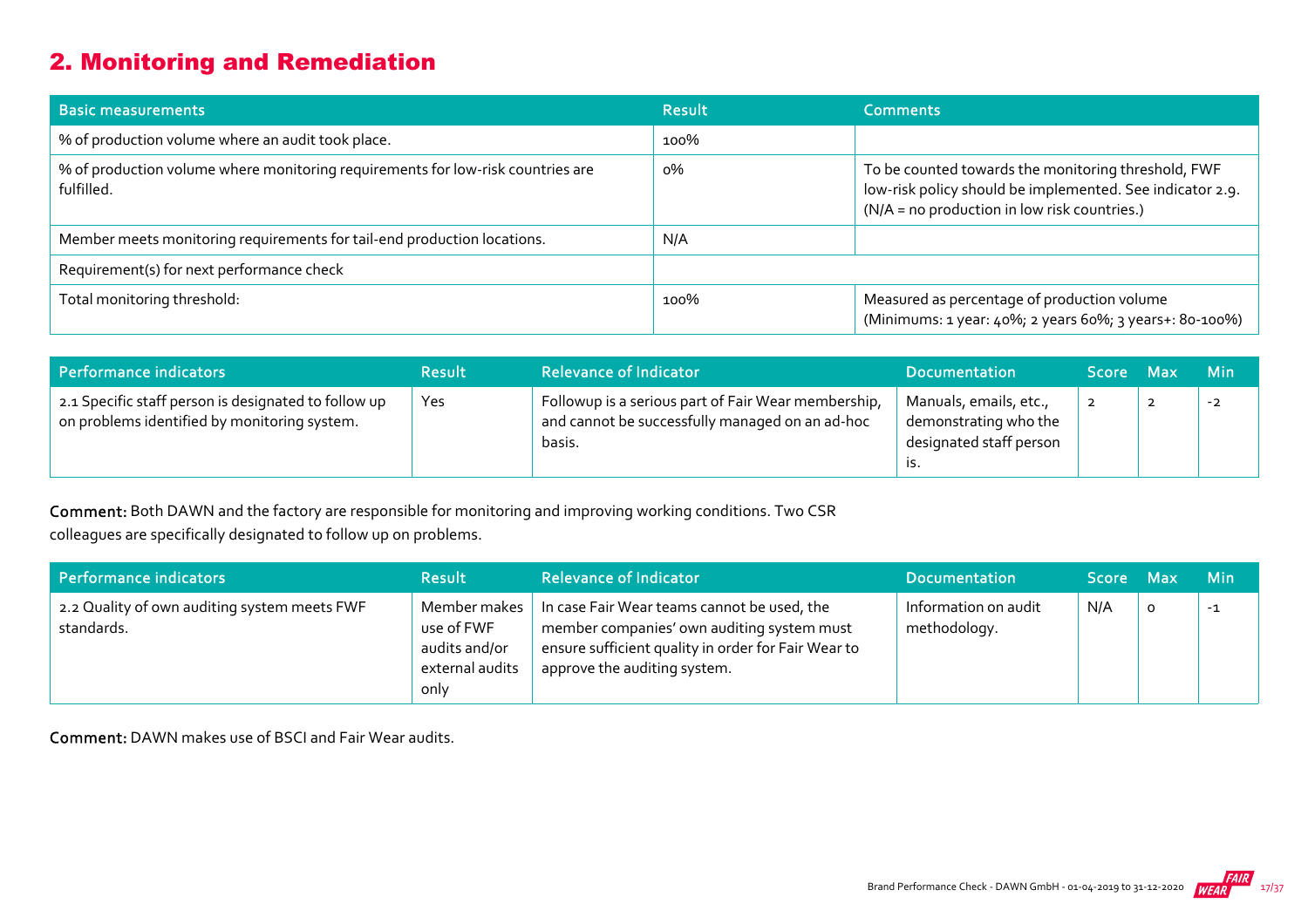| Performance indicators                                                                                                                                                                            | <b>Result</b> | <b>Relevance of Indicator</b>                                                                                                                                                                    | <b>Documentation</b>                                                                                                                      | Score Max | <b>Min</b> |
|---------------------------------------------------------------------------------------------------------------------------------------------------------------------------------------------------|---------------|--------------------------------------------------------------------------------------------------------------------------------------------------------------------------------------------------|-------------------------------------------------------------------------------------------------------------------------------------------|-----------|------------|
| 2.3 Audit Report and Corrective Action Plan (CAP)<br>findings are shared with factory and worker<br>representation where applicable. Improvement<br>timelines are established in a timely manner. | Yes           | 2 part indicator: Fair Wear audit reports were shared<br>and discussed with suppliers within two months of<br>audit receipt AND a reasonable time frame was<br>specified for resolving findings. | Corrective Action Plans,<br>emails; findings of<br>followup audits; brand<br>representative present<br>during audit exit<br>meeting, etc. |           | $-1$       |

Comment: DAWN shared the audit reports and CAP's with factory management and worker representation on time. DAWN carefully followed up on all CAP's, the status could be tracked via CAP comments and evidence documentation.

| Performance indicators                                                                                                      | <b>Result</b> | <b>Relevance of Indicator</b>                                                                                                                                  | <b>Documentation</b>                                                                                                                                                                                                                 | Score Max |   | <b>Min</b> |
|-----------------------------------------------------------------------------------------------------------------------------|---------------|----------------------------------------------------------------------------------------------------------------------------------------------------------------|--------------------------------------------------------------------------------------------------------------------------------------------------------------------------------------------------------------------------------------|-----------|---|------------|
| 2.4 Degree of progress towards resolution of<br>existing Corrective Action Plans and remediation of<br>identified problems. | Advanced      | Fair Wear considers efforts to resolve CAPs to be<br>one of the most important things that member<br>companies can do towards improving working<br>conditions. | CAP-related<br>documentation<br>including status of<br>findings, documentation<br>of remediation and<br>follow up actions taken<br>by member. Reports of<br>quality assessments.<br>Evidence of<br>understanding relevant<br>issues. | 8         | 8 | $-2$       |

Comment: The monitoring strategy of DAWN is focused on prevention. DAWN checks regularly on social compliance and nurtures a culture at the factory of speaking and when workers found an issue.

The CSR personnel located in Vietnam frequently visited the factory on‐site, as the staff in Germany could not visit the factory in 2020. The local team conducted an internal audit, as they do each year. Based on this audit, a corrective action plan is developed. DAWN tracked the progress on the CAPs and followed up with management and worker representatives during the weekly meetings set up in 2020 (see 1.4). DAWN conducted an audit in both locations in 2020.

The laundry location conducted an audit in 2019 and in 2020. For both audits, there were no CAPs as there were no issues that needed follow up.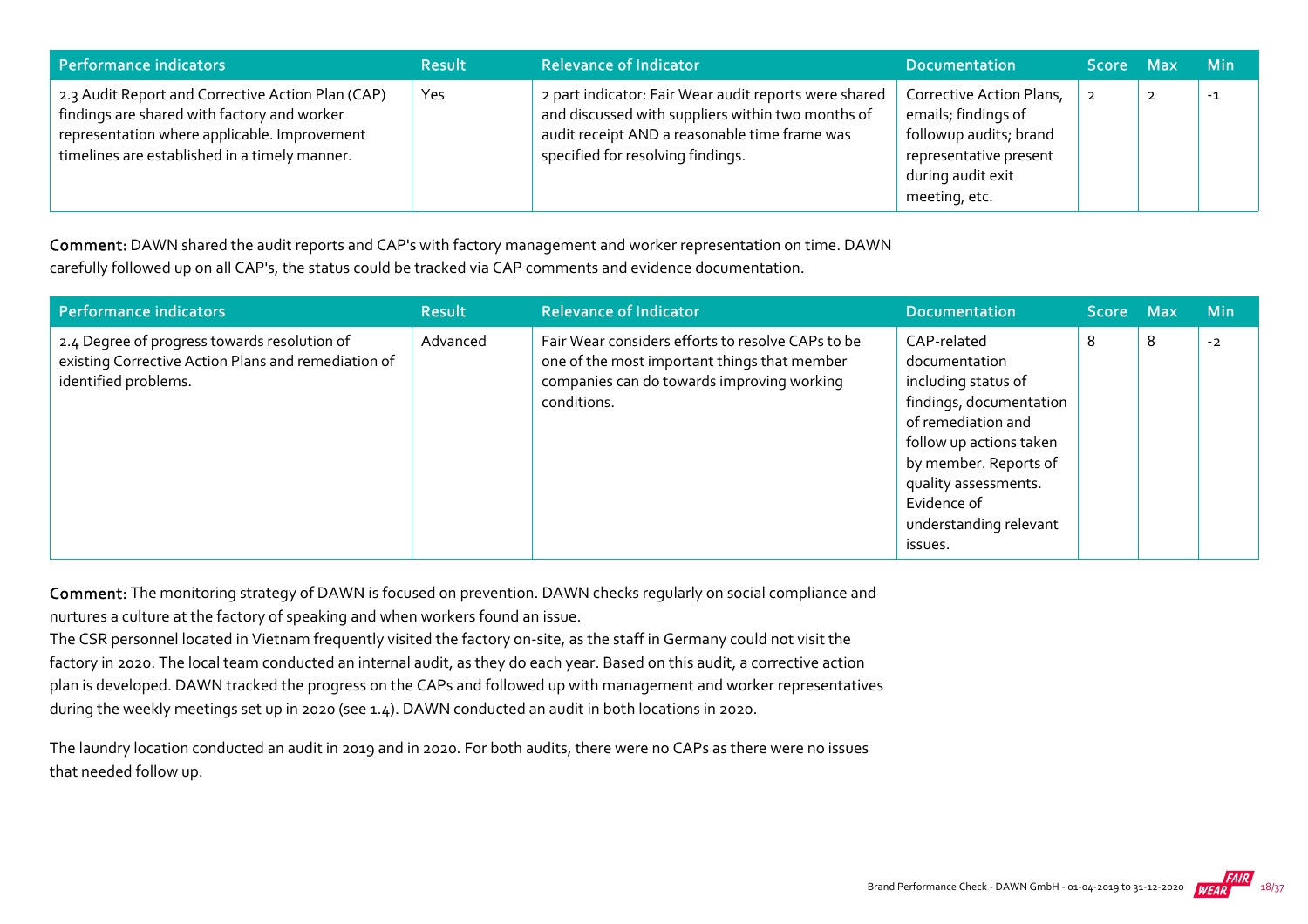DAWN followed up on different CAP's in the main factory. In response to the issue of awareness of collective labour agreement, for example, DAWN had invited a renowned training company via CNV International to give training on social dialogue. This company decided not to pilot at this factory, as they noticed that the workers are already quite advanced and do not need such training anymore. DAWN also planned to invite a union leader to address the issues on Freedom of Association, but it was not possible to plan in 2020 due to COVID‐19. The workers raised an issue about bad chairs. DAWN set up a CAP for this and developed an ergonomic chair itself to meet the needs of the workers. In the end, the workers did not use these chairs as it was not comfortable.

DAWN implemented measures in response to COVID-19 in both factories, in consultation with the factories. DAWN spread the lunch breaks to avoid having all workers at the same time in the canteen. The factory added plastic dividers on the work floor. DAWN adjusted its planning to avoid the risk of excessive overtime in both locations (see 1.5). As there were no issues found in the payment of wages, follow up was not needed.

The local team of DAWN also visits regularly visits the laundry and could evaluate compliance during these visits as well.

| Performance indicators                                                                                                                           | <b>Result</b> | <b>Relevance of Indicator</b>                                                                                                                                                                                                                  | <b>Documentation</b>                                                                                                           | Score Max |   | <b>Min</b> |
|--------------------------------------------------------------------------------------------------------------------------------------------------|---------------|------------------------------------------------------------------------------------------------------------------------------------------------------------------------------------------------------------------------------------------------|--------------------------------------------------------------------------------------------------------------------------------|-----------|---|------------|
| 2.5 Percentage of production volume from<br>production locations that have been visited by the<br>member company in the previous financial year. | 100%          | Due to the Covid-19 pandemic, brands could often<br>not visit their suppliers from March - December<br>2020. For consistency purposes, we therefore<br>decided to score all our member brands N/A on<br>visiting suppliers over the year 2020. | Member companies<br>should document all<br>production location<br>visits with at least the<br>date and name of the<br>visitor. | 4         | 4 | $\circ$    |

Comment: As travel was restricted due to the Covid‐19 pandemic, this indicator is not applicable in 2020 for all Fair Wear members.

| Performance indicators                                          | <b>Result</b>                                                        | <b>Relevance of Indicator</b>                                                                                               | <b>Documentation</b>                                                                                    | <b>Score</b> | Max | <b>Min</b> |
|-----------------------------------------------------------------|----------------------------------------------------------------------|-----------------------------------------------------------------------------------------------------------------------------|---------------------------------------------------------------------------------------------------------|--------------|-----|------------|
| 2.6 Existing audit reports from other sources are<br>collected. | Yes, quality<br>assessed and<br>corrective<br>actions<br>implemented | Existing reports form a basis for understanding the<br>issues and strengths of a supplier, and reduces<br>duplicative work. | Audit reports are on file;<br>evidence of followup on<br>prior CAPs. Reports of<br>quality assessments. |              |     | 0          |

Comment: Both locations, the factory as well as the laundry subcontractor, have been audited by BSCI. Both audits are uploaded on Fairforce, including the quality assessments and follow up on CAPs.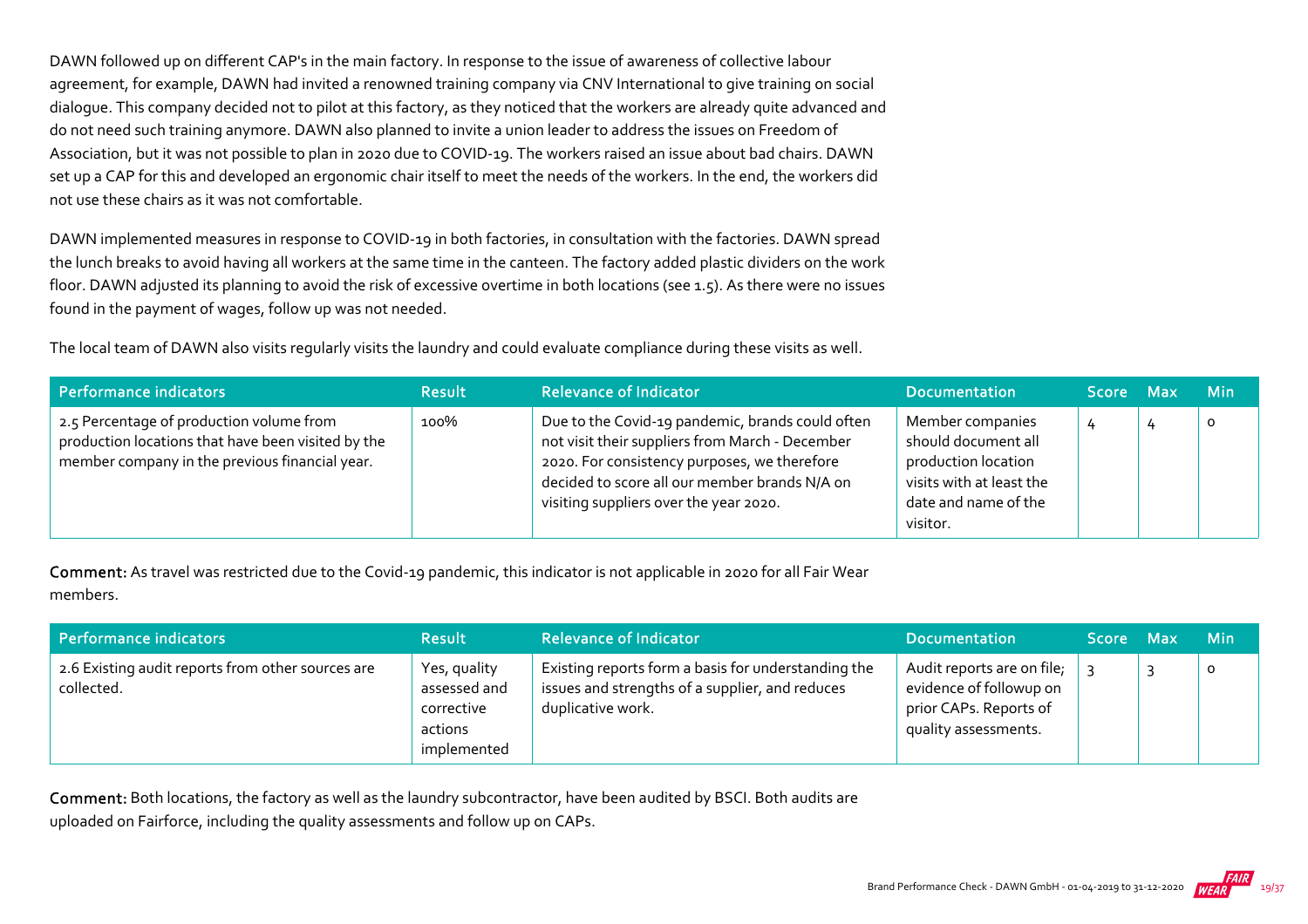BSCI changes its checklists and requirements online, without notifying the brand. This makes it difficult for DAWN to keep track of the changes. Nevertheless, they are updated on the latest changes.

| <b>Performance indicators</b>                                                                              | <b>Result</b>                                                    | <b>Relevance of Indicator</b>                                                                                                                                                                                                                                                                                                                                                                              | <b>Documentation</b>                                                                                                                                                                                                                                                               | <b>Score</b> | <b>Max</b> | <b>Min</b> |
|------------------------------------------------------------------------------------------------------------|------------------------------------------------------------------|------------------------------------------------------------------------------------------------------------------------------------------------------------------------------------------------------------------------------------------------------------------------------------------------------------------------------------------------------------------------------------------------------------|------------------------------------------------------------------------------------------------------------------------------------------------------------------------------------------------------------------------------------------------------------------------------------|--------------|------------|------------|
| 2.7 Compliance with FWF risk policies.                                                                     | Advanced<br>result on all<br>relevant<br>policies                | Aside from regular monitoring and remediation<br>requirements under Fair Wear membership,<br>countries, specific areas within countries or specific<br>product groups may pose specific risks that require<br>additional steps to address and remediate those<br>risks. Fair Wear requires member companies to be<br>aware of those risks and implement policy<br>requirements as prescribed by Fair Wear. | Policy documents,<br>inspection reports,<br>evidence of cooperation<br>with other customers<br>sourcing at the same<br>factories, reports of<br>meetings with suppliers,<br>reports of additional<br>activities and/or<br>attendance lists as<br>mentioned in policy<br>documents. | 6            | 6          | $-2$       |
| Compliance with FWF enhanced monitoring<br>programme Bangladesh                                            | Policies are not<br>relevant to the<br>company's<br>supply chain |                                                                                                                                                                                                                                                                                                                                                                                                            |                                                                                                                                                                                                                                                                                    | N/A          | 6          | $-2$       |
| Compliance with FWF Myanmar policy                                                                         | Policies are not<br>relevant to the<br>company's<br>supply chain |                                                                                                                                                                                                                                                                                                                                                                                                            |                                                                                                                                                                                                                                                                                    | N/A          | 6          | $-2$       |
| Compliance with FWF guidance on abrasive blasting                                                          | Advanced                                                         |                                                                                                                                                                                                                                                                                                                                                                                                            |                                                                                                                                                                                                                                                                                    | 6            | 6          | $-2$       |
| Compliance with FWF guidance on risks related to<br>Turkish garment factories employing Syrian<br>refugees | Policies are not<br>relevant to the<br>company's<br>supply chain |                                                                                                                                                                                                                                                                                                                                                                                                            |                                                                                                                                                                                                                                                                                    | N/A          | 6          | $-2$       |
| Other risks specific to the member's supply chain<br>are addressed by its monitoring system                | Advanced                                                         |                                                                                                                                                                                                                                                                                                                                                                                                            |                                                                                                                                                                                                                                                                                    | 6            | 6          | $-2$       |

Comment: DAWN does not use abrasive blasting techniques, verified during its frequent visits of the laundry subcontractor. DAWN has supported the laundry facility to build a chemical warehouse and DAWN increased the ratio of the products to be treated with Ozon, e‐ flow and Laser, to reduce the number of chemicals.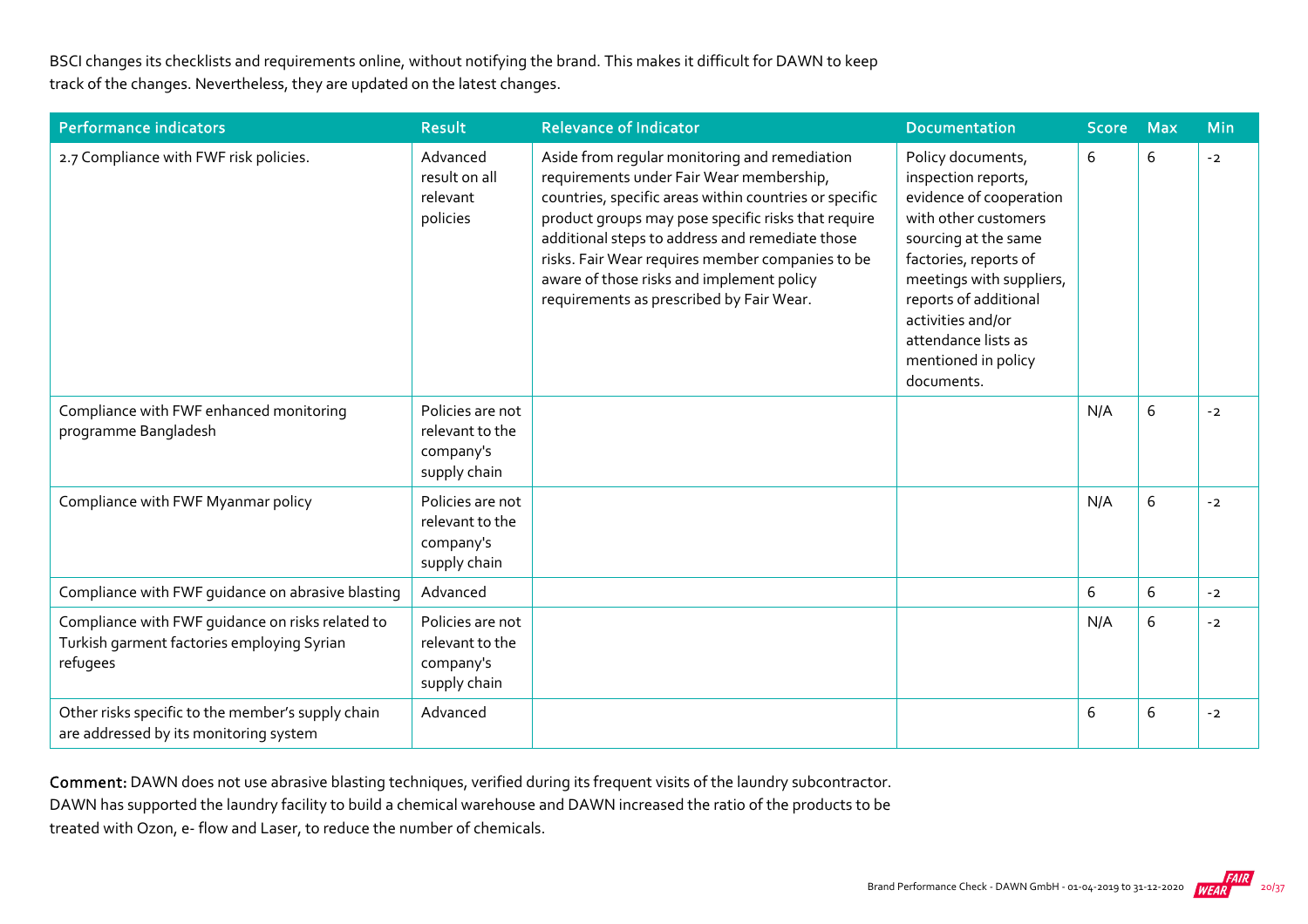DAWN has read all relevant documentation of Fair Wear's COVID‐dossier and other documentation. DAWN implemented extra OHS measures, based on the information from Fair Wear guidances. These measures included developing more safety protocols, more shifts to avoid working in big groups, and placing plastic dividers between the workstations to avoid the spread of infections.

When travel was restricted, DAWN helped workers to visit their families. In 2020 the acupuncture and massage facilities had to pause, due to COVID‐19. DAWN also needed to adjust lunch facilities and divided the groups of workers during lunch to enter the canteen.

DAWN organised an audit at the laundry location in 2019 and in 2020. There were no issues to follow up on based on these audits. The local CSR manager frequently visited this location to also carry out in‐person audits throughout the year. DAWN also implemented the same OHS measures.

| Performance indicators                                                                                                   | <b>Result</b>                                                                                                | <b>Relevance of Indicator</b>                                                                                                                                                                                                                       | <b>Documentation</b>                                             | Score Max |                | <b>Min</b> |
|--------------------------------------------------------------------------------------------------------------------------|--------------------------------------------------------------------------------------------------------------|-----------------------------------------------------------------------------------------------------------------------------------------------------------------------------------------------------------------------------------------------------|------------------------------------------------------------------|-----------|----------------|------------|
| 2.8 Member company cooperates with other FWF<br>member companies in resolving corrective actions<br>at shared suppliers. | No CAPs<br>active, no<br>shared<br>production<br>locations or<br>refusal of other<br>company to<br>cooperate | Cooperation between customers increases leverage<br>and chances of successful outcomes. Cooperation<br>also reduces the chances of a factory having to<br>conduct multiple Corrective Action Plans about the<br>same issue with multiple customers. | Shared CAPs, evidence<br>of cooperation with<br>other customers. | N/A       | $\overline{2}$ | $-1$       |

Comment: No other members source from the same supplier. DAWN has regular contact with the other brands sourcing from the same factory, as the Board of Directors of DAWN is also the Board of Directors of the factory.

| Performance indicators                                                                                        | <b>Result</b>                             | <b>Relevance of Indicator</b>                                                                                                                                                                                                                                                                    | <b>Documentation</b>                                                                                                                                          | Score Max |                         | <b>Min</b> |
|---------------------------------------------------------------------------------------------------------------|-------------------------------------------|--------------------------------------------------------------------------------------------------------------------------------------------------------------------------------------------------------------------------------------------------------------------------------------------------|---------------------------------------------------------------------------------------------------------------------------------------------------------------|-----------|-------------------------|------------|
| 2.9 Percentage of production volume where<br>monitoring requirements for low-risk countries are<br>fulfilled. | No production<br>in low-risk<br>countries | Low-risk countries are determined by the presence<br>and proper functioning of institutions which can<br>guarantee compliance with national and<br>international standards and laws. Fair Wear has<br>defined minimum monitoring requirements for<br>production locations in low-risk countries. | Documentation of visits,<br>notification of suppliers<br>of Fair Wear<br>membership; posting of<br>worker information<br>sheets, completed<br>questionnaires. | N/A       | $\overline{\mathbf{2}}$ | 0          |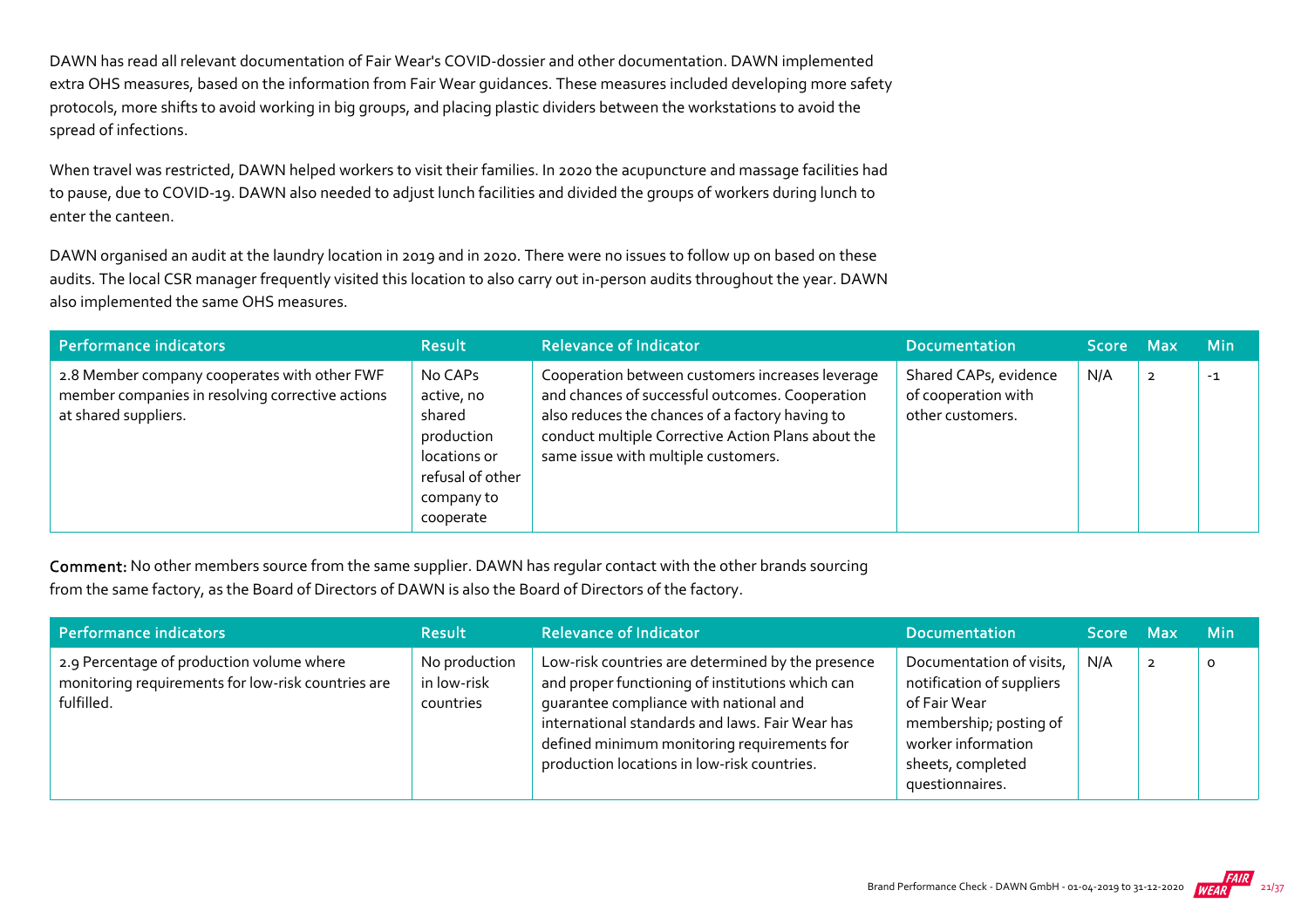#### Member undertakes additional activities to monitor suppliers.: N/A (N/A)

| <b>Performance indicators</b>                                                                                                                                                  | <b>Result</b> | <b>Relevance of Indicator</b>                                                                                                                                                            | <b>Documentation</b>                                                                        | Score Max | <b>Min</b> |
|--------------------------------------------------------------------------------------------------------------------------------------------------------------------------------|---------------|------------------------------------------------------------------------------------------------------------------------------------------------------------------------------------------|---------------------------------------------------------------------------------------------|-----------|------------|
| 2.10 Extra bonus indicator: in case FWF member<br>company conducts full audits at tail-end production<br>locations (when the minimum required monitoring<br>threshold is met). | No.           | Fair Wear encourages its members to monitor 100%<br>of its production locations and rewards those<br>members who conduct full audits above the<br>minimum required monitoring threshold. | Production location<br>information as provided<br>to Fair Wear and recent<br>Audit Reports. | N/A       |            |

| Performance indicators                                                                                           | <b>Result</b>                | <b>Relevance of Indicator</b>                                                                                                                                                                                                                    | <b>Documentation</b>           | Score Max |                | <b>Min</b> |
|------------------------------------------------------------------------------------------------------------------|------------------------------|--------------------------------------------------------------------------------------------------------------------------------------------------------------------------------------------------------------------------------------------------|--------------------------------|-----------|----------------|------------|
| 2.11 Questionnaire is sent and information is<br>collected from external brands resold by the<br>member company. | No external<br>brands resold | Fair Wear believes it is important for affiliates that<br>have a retail/wholesale arm to at least know if the<br>brands they resell are members of Fair Wear or a<br>similar organisation, and in which countries those<br>brands produce goods. | Questionnaires are on<br>file. | N/A       | $\overline{2}$ | O          |

| Performance indicators                                                                                                              | <b>Result</b>                | <b>Relevance of Indicator</b>                                                                                                                                                                                                            | <b>Documentation</b>                                                                                                                                                     | Score Max | <b>Min</b> |
|-------------------------------------------------------------------------------------------------------------------------------------|------------------------------|------------------------------------------------------------------------------------------------------------------------------------------------------------------------------------------------------------------------------------------|--------------------------------------------------------------------------------------------------------------------------------------------------------------------------|-----------|------------|
| 2.12 External brands resold by member companies<br>that are members of another credible initiative (% of<br>external sales volume). | No external<br>brands resold | Fair Wear believes members who resell products<br>should be rewarded for choosing to sell external<br>brands who also take their supply chain<br>responsibilities seriously and are open about in<br>which countries they produce goods. | External production data<br>in Fair Wear's<br>information<br>management system.<br>Documentation of sales<br>volumes of products<br>made by Fair Wear or<br>FLA members. | N/A       | O          |

| Performance indicators                                                     | <b>Result</b> | <b>Relevance of Indicator</b>                                                                                                                                                                  | <b>Documentation</b>                                        | Score Max | <b>Min</b> |
|----------------------------------------------------------------------------|---------------|------------------------------------------------------------------------------------------------------------------------------------------------------------------------------------------------|-------------------------------------------------------------|-----------|------------|
| 2.13 Questionnaire is sent and information is<br>collected from licensees. | No licensees  | Fair Wear believes it is important for member<br>companies to know if the licensee is committed to<br>the implementation of the same labour standards<br>and has a monitoring system in place. | Questionnaires are on<br>file. Contracts with<br>licensees. | N/A       |            |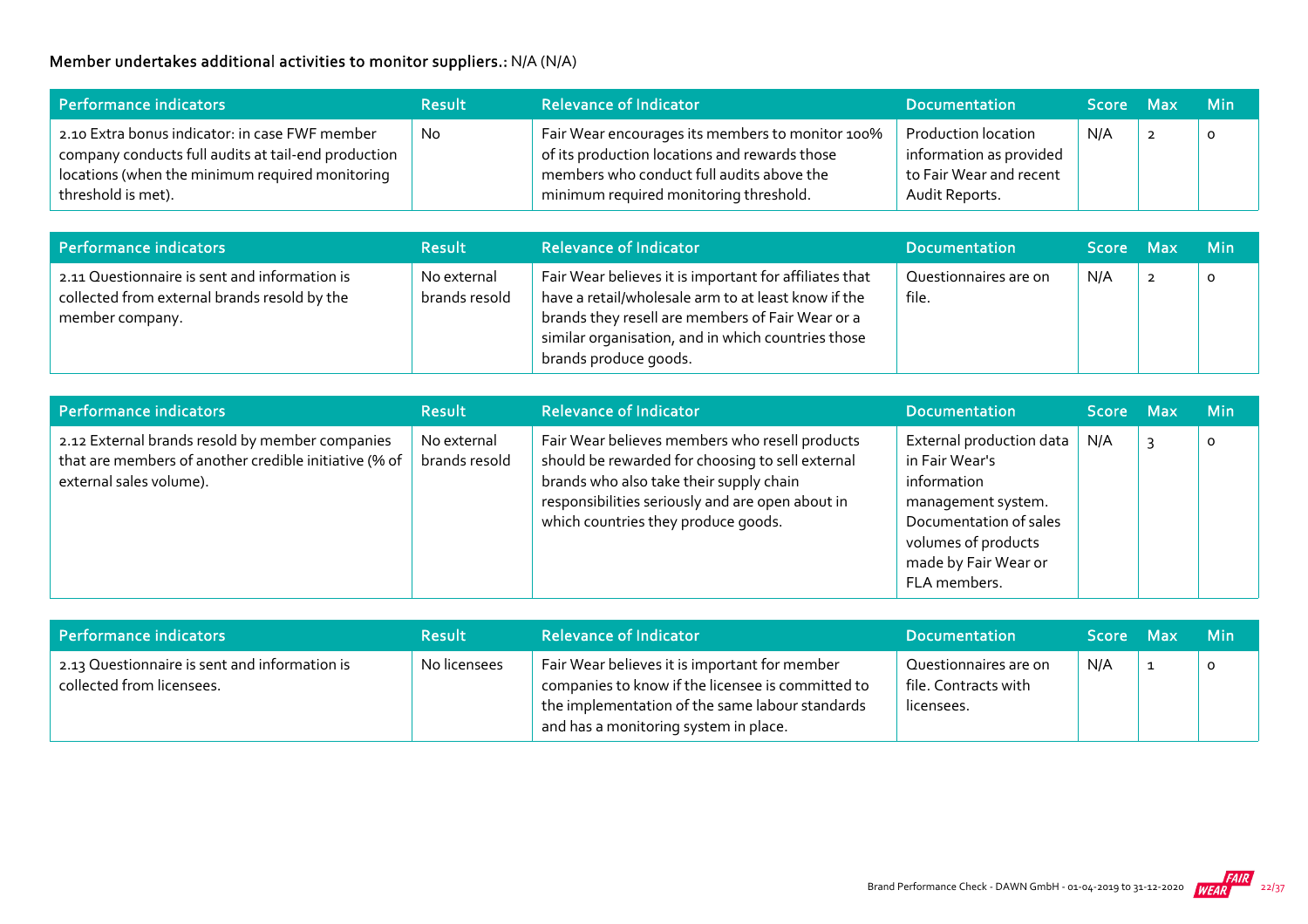## Monitoring and Remediation

Possible Points: 25

Earned Points: 25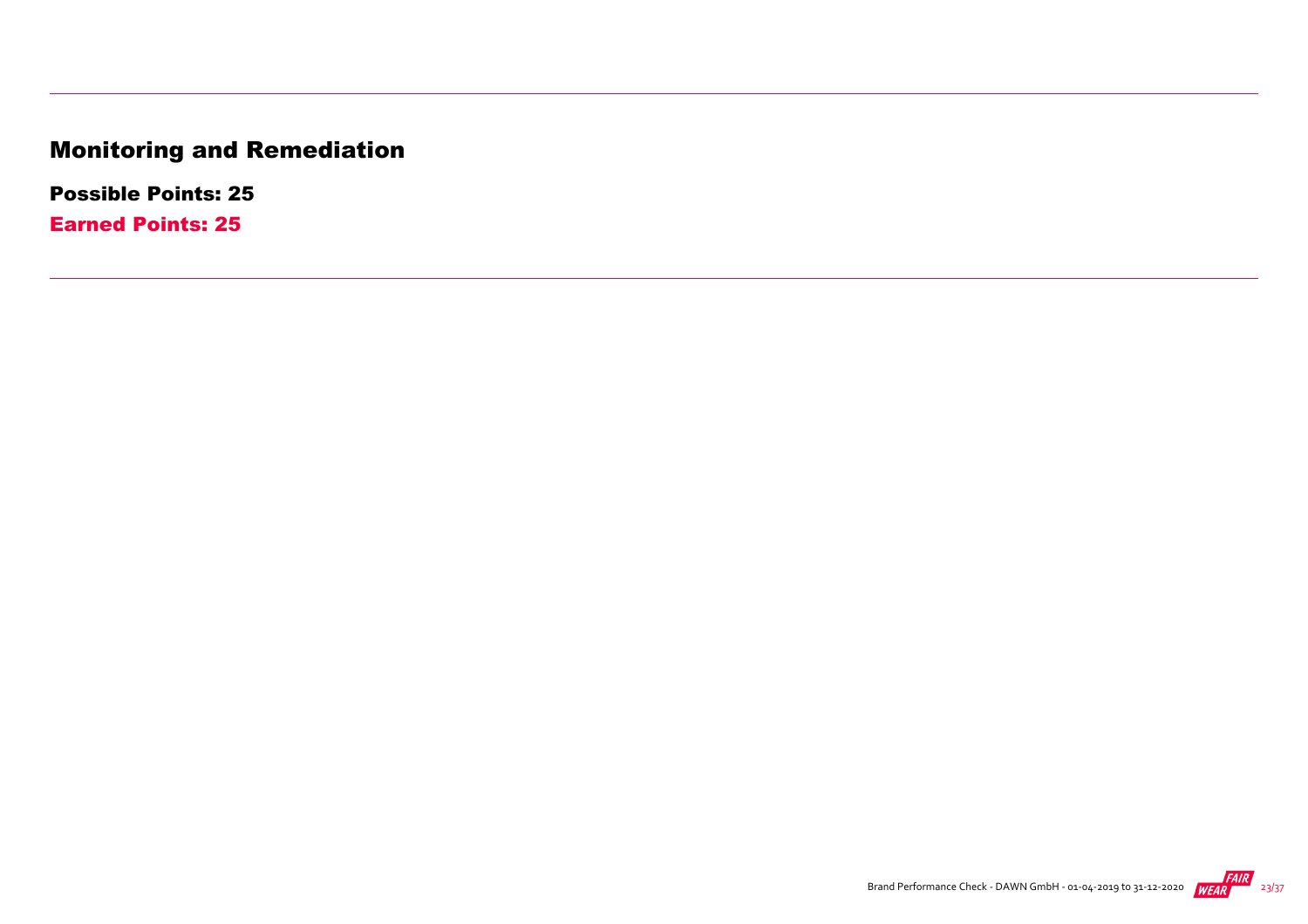## 3. Complaints Handling

| <b>Basic measurements</b>                                 | <b>Result</b> | <b>Comments</b>                                                                                                                                                        |
|-----------------------------------------------------------|---------------|------------------------------------------------------------------------------------------------------------------------------------------------------------------------|
| Number of worker complaints received since last check.    |               | At this point, FWF considers a high number of complaints<br>as a positive indicator, as it shows that workers are aware<br>of and making use of the complaints system. |
| Number of worker complaints in process of being resolved. |               |                                                                                                                                                                        |
| Number of worker complaints resolved since last check.    |               |                                                                                                                                                                        |

| Performance indicators                                                       | <b>Result</b> | <b>Relevance of Indicator</b>                                                                                    | <b>Documentation</b>                                                       | Score Max | <b>Min</b> |
|------------------------------------------------------------------------------|---------------|------------------------------------------------------------------------------------------------------------------|----------------------------------------------------------------------------|-----------|------------|
| 3.1 A specific employee has been designated to<br>address worker complaints. | Yes           | Followup is a serious part of Fair Wear membership,<br>and cannot be successfully managed on an ad-hoc<br>basis. | Manuals, emails, etc.,<br>demonstrating who the<br>designated staff person |           | $-1$       |

Comment: DAWN has appointed two colleagues in the CSR team to take the responsibility for handling complaints.

| Performance indicators                                                                                          | <b>Result</b> | <b>Relevance of Indicator</b>                                                                                                                                                                                                                                                             | <b>Documentation</b>                                                                                 | Score Max      | <b>Min</b> |
|-----------------------------------------------------------------------------------------------------------------|---------------|-------------------------------------------------------------------------------------------------------------------------------------------------------------------------------------------------------------------------------------------------------------------------------------------|------------------------------------------------------------------------------------------------------|----------------|------------|
| 3.2 Member company has informed factory<br>management and workers about the FWF CoLP and<br>complaints hotline. | Yes           | Informing both management and workers about the<br>Fair Wear Code of Labour Practices and complaints<br>hotline is a first step in alerting workers to their<br>rights. The Worker Information Sheet is a tool to do<br>this and should be visibly posted at all production<br>locations. | Photos by company<br>staff, audit reports,<br>checklists from<br>production location<br>visits, etc. | $\overline{z}$ | $-2$       |

Comment: DAWN has posted the Worker Information Sheet at the Cut Make Trim and washing location in Vietnam. The CSR team in Vietnam regularly checks in the factory and laundry location if the grievance and complaint system is known among the workers.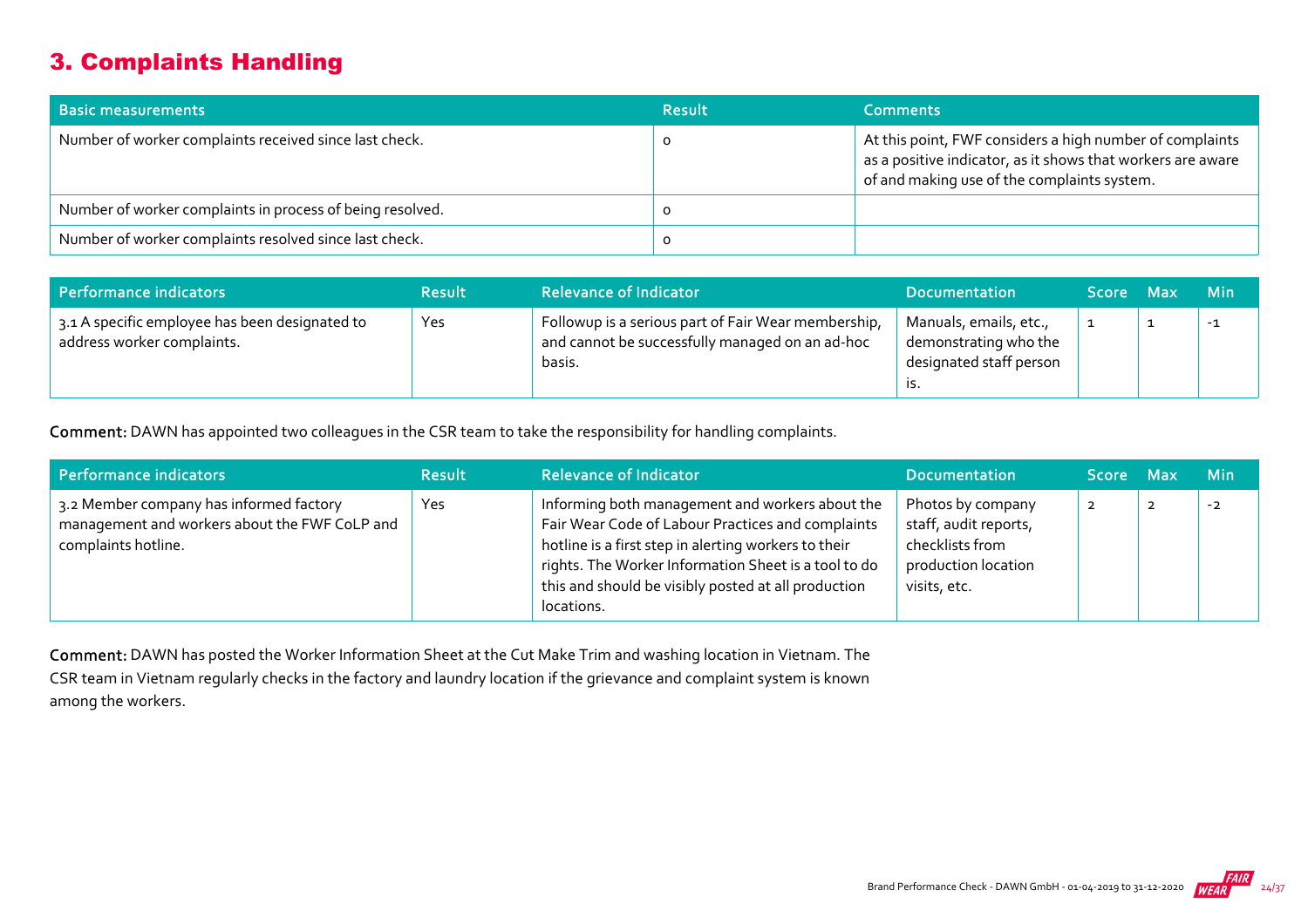| Performance indicators                                                                                         | <b>Result</b> | <b>Relevance of Indicator</b>                                                                                                                                                                                                           | <b>Documentation</b>                                                                                                                                                                                     | Score Max |   | <b>Min</b> |
|----------------------------------------------------------------------------------------------------------------|---------------|-----------------------------------------------------------------------------------------------------------------------------------------------------------------------------------------------------------------------------------------|----------------------------------------------------------------------------------------------------------------------------------------------------------------------------------------------------------|-----------|---|------------|
| 3.3 Degree to which member company has actively<br>raised awareness of the FWF CoLP and complaints<br>hotline. | 95%           | After informing workers and management of the Fair<br>Wear CoLP and the complaints hotline, additional<br>awareness raising and training is needed to ensure<br>sustainable improvements and structural worker-<br>management dialogue. | Training reports, Fair<br>Wear's data on factories<br>enrolled in the WEP<br>basic module. For<br>alternative training<br>activities: curriculum,<br>training content,<br>participation and<br>outcomes. | 6         | ь | 0          |

Comment: DAWN has organised factory training on social policies, including awareness training of the Fair Wear Code of Labour Practices and the grievance mechanism.

Recommendation: Fair Wear recommends expanding organising the training for the workers at the laundry subcontractor.

| Performance indicators                                                                                                            | <b>Result</b>             | Relevance of Indicator                                                                                                                                                              | Documentation                                                                                                      | Score Max |   | <b>Min</b> |
|-----------------------------------------------------------------------------------------------------------------------------------|---------------------------|-------------------------------------------------------------------------------------------------------------------------------------------------------------------------------------|--------------------------------------------------------------------------------------------------------------------|-----------|---|------------|
| 3.4 All complaints received from production location<br>workers are addressed in accordance with the FWF<br>Complaints Procedure. | No complaints<br>received | Providing access to remedy when problems arise is a<br>key element of responsible supply chain<br>management. Member company involvement is<br>often essential to resolving issues. | Documentation that<br>member company has<br>completed all required<br>steps in the complaints<br>handling process. | N/A       | O | $-2$       |

| Performance indicators                                                                       | <b>Result</b>                                                  | <b>Relevance of Indicator</b>                                                                                                                                                                             | <b>Documentation</b>                                                                  | Score Max |                | <b>Min</b> |
|----------------------------------------------------------------------------------------------|----------------------------------------------------------------|-----------------------------------------------------------------------------------------------------------------------------------------------------------------------------------------------------------|---------------------------------------------------------------------------------------|-----------|----------------|------------|
| 3.5 Cooperation with other customers in addressing<br>worker complaints at shared suppliers. | No complaints<br>or cooperation<br>not possible /<br>necessary | Because most production locations supply several<br>customers with products, involvement of other<br>customers by the Fair Wear member company can<br>be critical in resolving a complaint at a supplier. | Documentation of joint<br>efforts, e.g. emails,<br>sharing of complaint<br>data, etc. | N/A       | $\overline{2}$ | $\circ$    |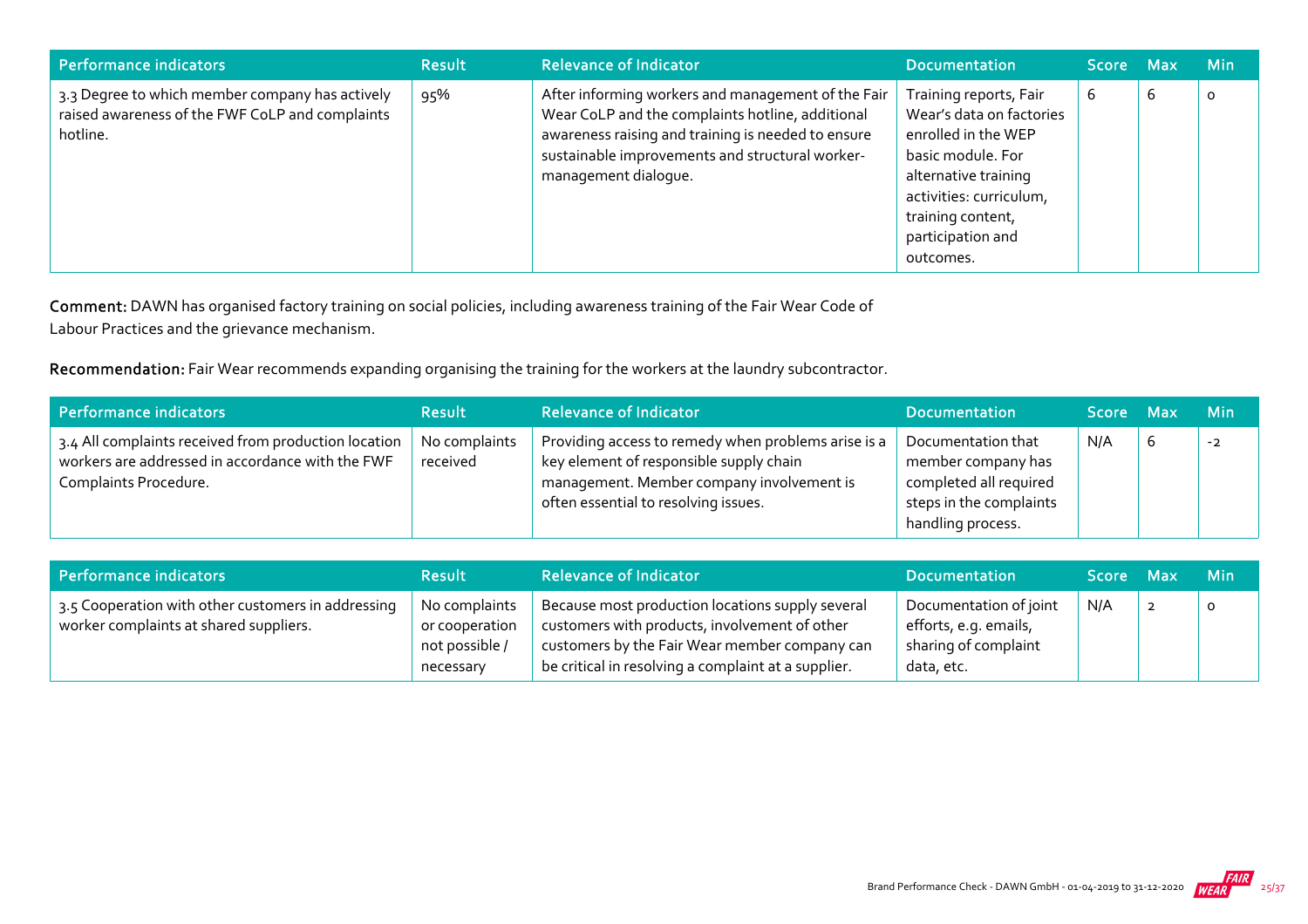#### Complaints Handling

Possible Points: 9 Earned Points: 9

#### Additional comments on Complaints Handling :

DAWN and the factory are constantly looking for the right balance between inserting a culture that is democratic and at the same time respects the local culture. DAWN manages to create an atmosphere in the factory where the workers feel confident to speak up.

Part of the onboarding training is creating awareness of this open culture. DAWN sees that especially middle management is struggling with becoming familiar with this culture. DAWN invests in different training for the workers to grow within the factory. Some workers who started on the work floor, now have a role in middle management. They also receive training to learn English to be able to communicate with DAWN management.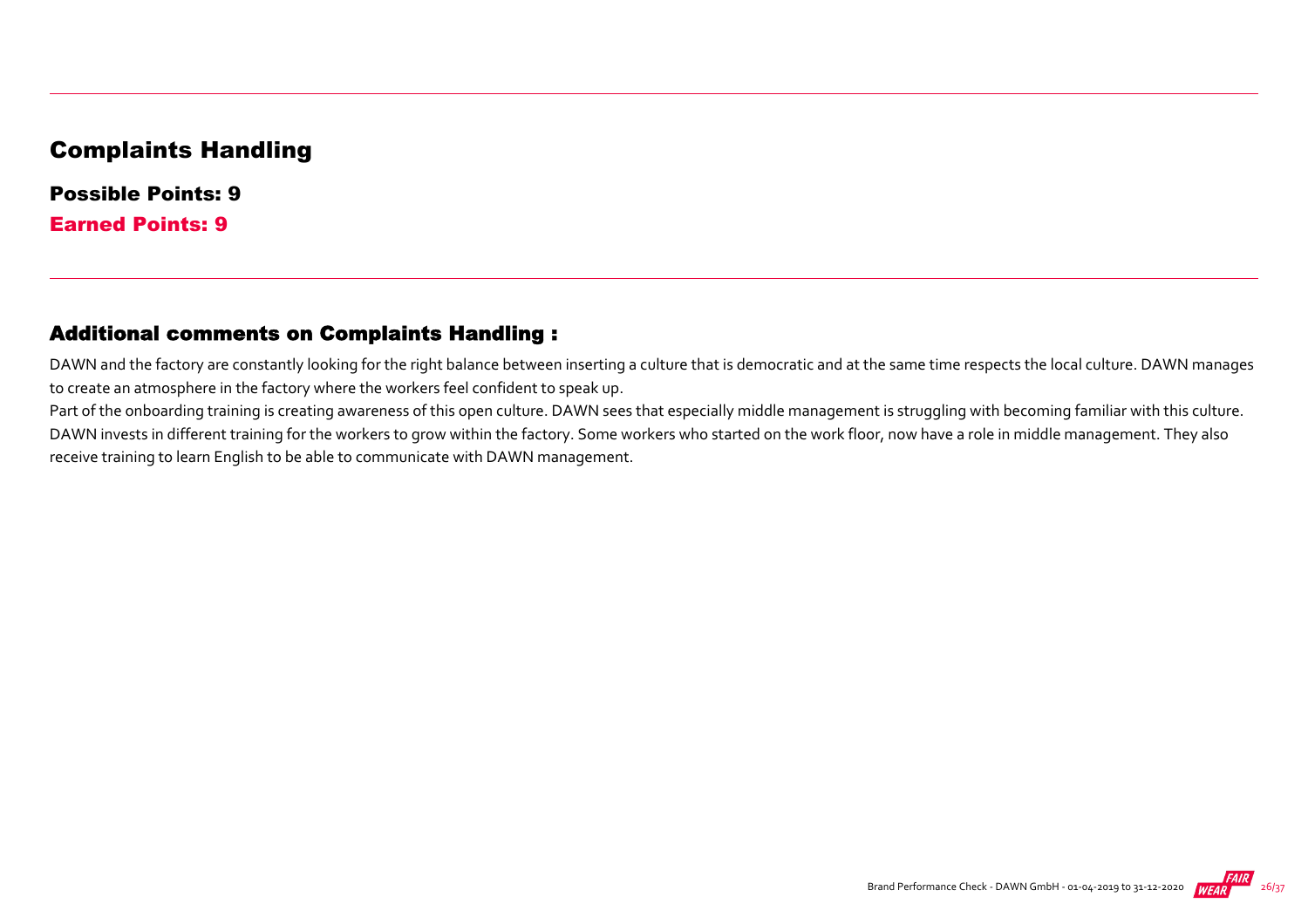## 4. Training and Capacity Building

| Performance indicators                                               | <b>Result</b> | <b>Relevance of Indicator</b>                                                                                                                                                                                                            | <b>Documentation</b>                                     | ا Score Max | <b>Min</b> |
|----------------------------------------------------------------------|---------------|------------------------------------------------------------------------------------------------------------------------------------------------------------------------------------------------------------------------------------------|----------------------------------------------------------|-------------|------------|
| 4.1 All staff at member company are made aware of<br>FWF membership. | Yes           | Preventing and remediating problems often requires<br>the involvement of many different departments;<br>making all staff aware of Fair Wear membership<br>requirements helps to support cross-departmental<br>collaboration when needed. | Emails, trainings,<br>presentation,<br>newsletters, etc. |             |            |

Comment: Both staff in Germany and the Vietnamese colleagues receive multiple training and presentations about the membership of Fair Wear.

| Performance indicators                                                              | <b>Result</b> | <b>Relevance of Indicator</b>                                                                                                                                                           | <b>Documentation</b>                                                                         | Score Max | ⊟ Min |
|-------------------------------------------------------------------------------------|---------------|-----------------------------------------------------------------------------------------------------------------------------------------------------------------------------------------|----------------------------------------------------------------------------------------------|-----------|-------|
| 4.2 All staff in direct contact with suppliers are<br>informed of FWF requirements. | Yes           | Sourcing, purchasing and CSR staff at a minimum<br>should possess the knowledge necessary to<br>implement Fair Wear requirements and advocate for<br>change within their organisations. | Fair Wear Seminars or<br>equivalent trainings<br>provided; presentations,<br>curricula, etc. |           | $-1$  |

Comment: DAWN provided special training to the Product development team and the finance team about Fair Wear requirements. The office staff of the factory are also trained on Fair Wear information.

Due to the pandemic, staff in Berlin received less training this year due to the pandemic and personal changes. DAWN sees opportunities to expand training facilities in Germany to actively integrate Fair Wear in sales and pitches.

Recommendation: Fair Wear recommends DAWN to provide regular on-site meetings and training for the staff in Berlin and the employees working in the shops.

| Performance indicators                                                                    | <b>Result</b>                                       | <b>Relevance of Indicator</b>                                                                                                                                                                        | <b>Documentation</b>                                                                 | Score Max | <b>Min</b> |
|-------------------------------------------------------------------------------------------|-----------------------------------------------------|------------------------------------------------------------------------------------------------------------------------------------------------------------------------------------------------------|--------------------------------------------------------------------------------------|-----------|------------|
| 4.3 All sourcing contractors/agents are informed<br>about FWF's Code of Labour Practices. | Member does not<br><b>use</b><br>agents/contractors | Agents have the potential to either support or<br>disrupt CoLP implementation. It is the<br>responsibility of member company to ensure<br>agents actively support the implementation of<br>the CoLP. | Correspondence with<br>agents, trainings for<br>agents, Fair Wear audit<br>findings. | N/A       |            |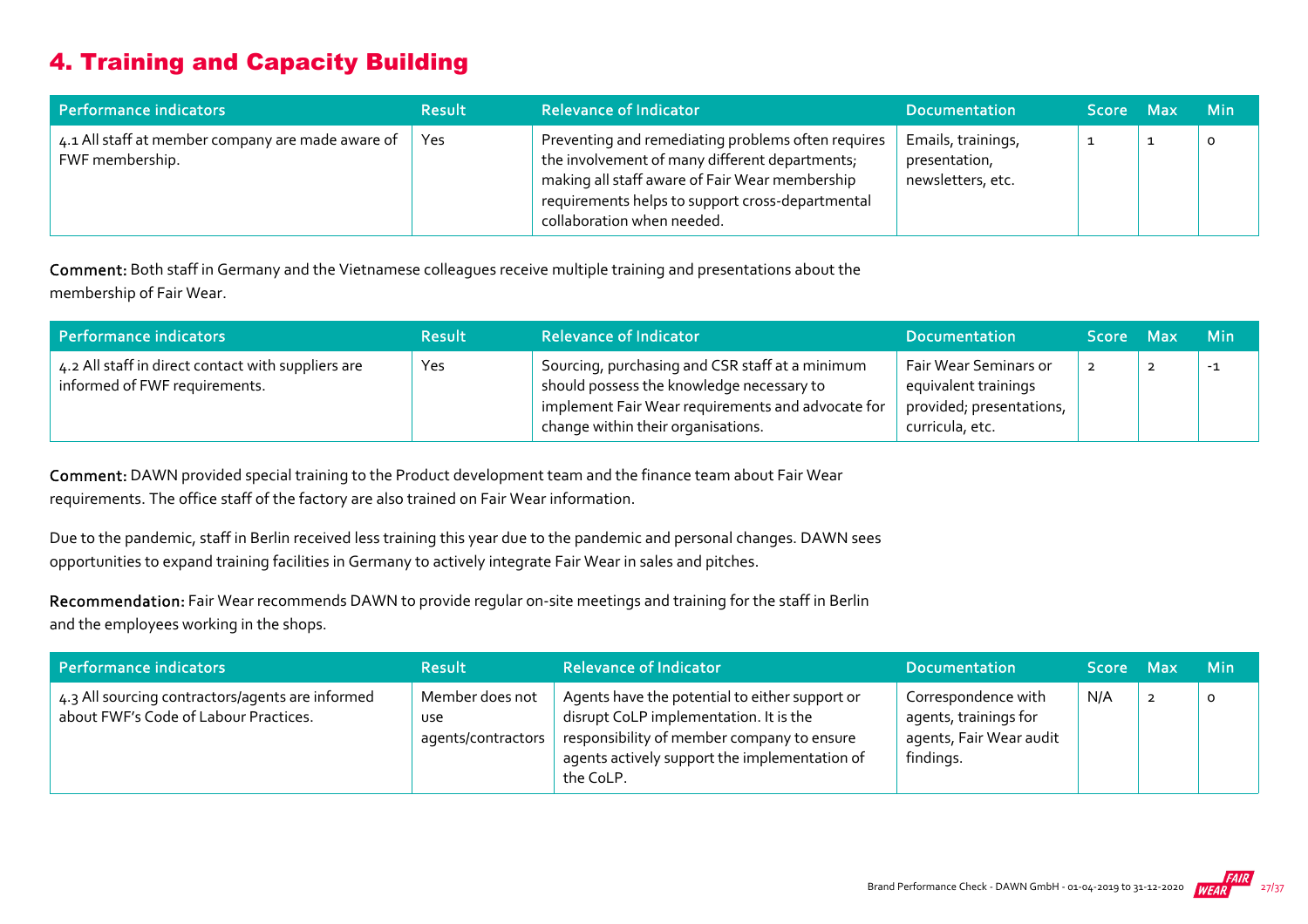| <b>Performance indicators</b>                                                                                         | <b>Result</b> | <b>Relevance of Indicator</b>                                                                                                                                                                                                                                                           | <b>Documentation</b>                                                                                                                                                                                    | Score Max |   | <b>Min</b> |
|-----------------------------------------------------------------------------------------------------------------------|---------------|-----------------------------------------------------------------------------------------------------------------------------------------------------------------------------------------------------------------------------------------------------------------------------------------|---------------------------------------------------------------------------------------------------------------------------------------------------------------------------------------------------------|-----------|---|------------|
| 4.4 Factory participation in training programmes<br>that support transformative processes related to<br>human rights. | 48%           | Complex human rights issues such as freedom of<br>association or gender-based violence require more<br>in-depth trainings that support factory-level<br>transformative processes. Fair Wear has developed<br>several modules, however, other (member-led)<br>programmes may also count. | Training reports, Fair<br>Wear's data on factories<br>enrolled in training<br>programmes. For<br>alternative training<br>activities: curriculum,<br>training content,<br>participation and<br>outcomes. | 4         | b | 0          |

Comment: DAWN organised different training programs for the workers, despite the restrictions for visitors to enter the factory. The training on health and safety falls in between awareness-raising and transformative training aimed at tackling structural issues. For this reason, Fair Wear has counted this training towards this indicator for half of its FOB (48%).

The intended advanced WEP training for 2020 was postponed to 2021.

Recommendation: Fair Wear recommends DAWN to implement training programmes that support factory‐level transformation such as establishing functional internal grievance mechanisms, improving worker‐management dialogue and communication skills or addressing gender-based violence. To this end, DAWN can make use of Fair Wear's WEP Communication or Violence and Harassment Prevention modules or implement advanced training through external training providers or brand staff. Non‐Fair Wear training must follow the standards outlined in Fair Wear's guidance and checklist available on the Member Hub.

| Performance indicators                                                       | <b>Result</b>                                                                                                   | <b>Relevance of Indicator</b>                                                                                                                         | <b>Documentation</b>                                                                                                                                                                           | Score Max |                | <b>Min</b> |
|------------------------------------------------------------------------------|-----------------------------------------------------------------------------------------------------------------|-------------------------------------------------------------------------------------------------------------------------------------------------------|------------------------------------------------------------------------------------------------------------------------------------------------------------------------------------------------|-----------|----------------|------------|
| 4.5 Degree to which member company follows up<br>after a training programme. | No training<br>programmes<br>have been<br>conducted or<br>member<br>produces solely<br>in low-risk<br>countries | After factory-level training programmes,<br>complementary activities such as remediation and<br>changes on brand level will achieve a lasting impact. | Documentation of<br>discussions with factory<br>management and<br>worker representatives,<br>minutes of regular<br>worker-management<br>dialogue meetings or<br>anti-harassment<br>committees. | N/A       | $\overline{2}$ | O          |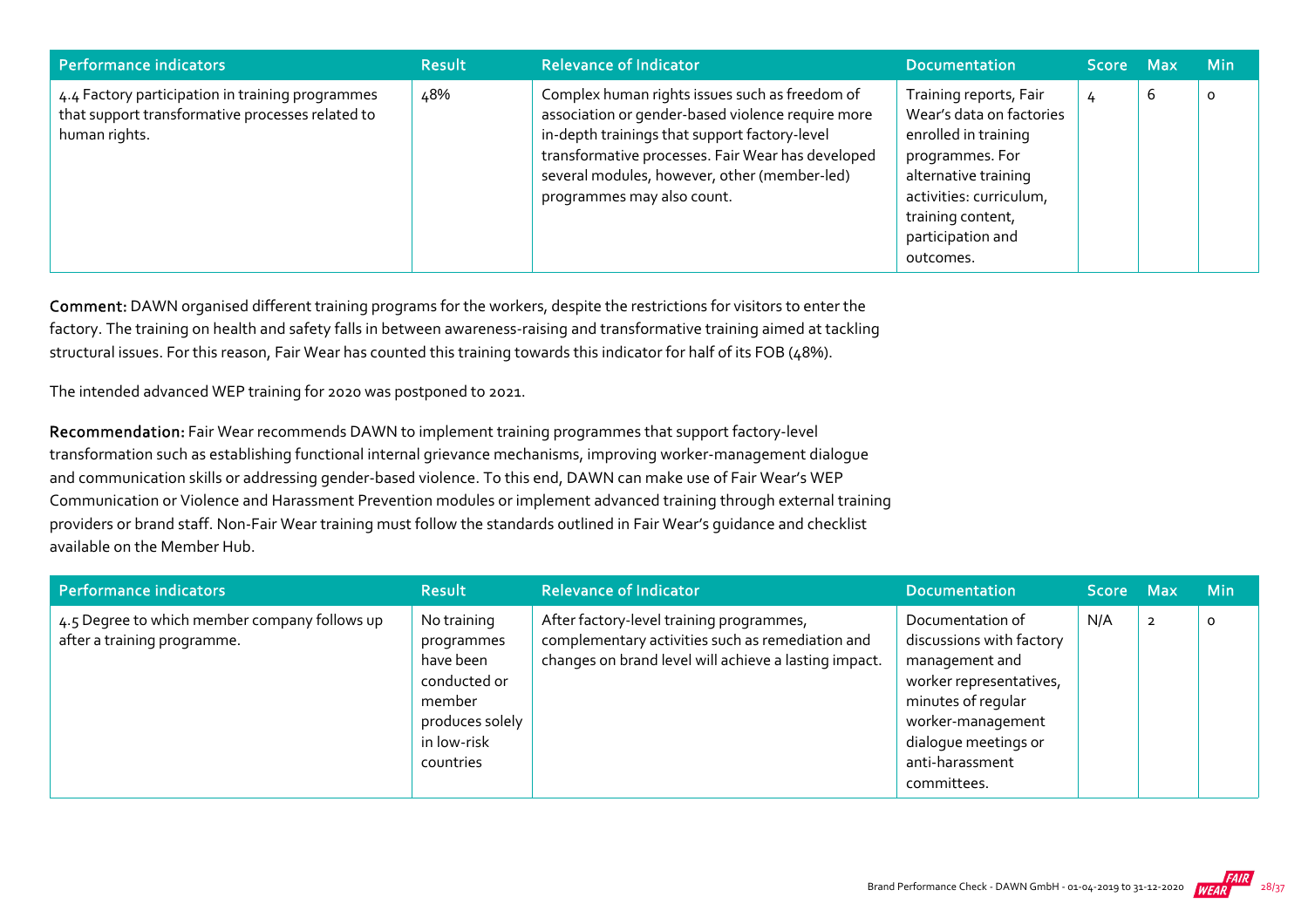### Training and Capacity Building

Possible Points: 9 Earned Points: 7

#### Additional comments on Training and Capacity Building :

DAWN also provided its own training on fire fighting and fire drill, social policies training (on BSCI, Fair Wear CoLP and grievance mechanism) and training on salary and legal payment.

Normally DAWN provides an outing, which was not possible in 2020. Alternatively, DAWN invested in a team training called Life Management Program (from PACE), organised by a famous trainer. Workers were involved in the decision to organise this training. This training was highly appreciated and the workers felt acknowledged. Some midmanagement received a more tailor-made training as a follow up on previous training. DAWN and the factory offered vouchers for English courses for all staff and their families. The usage rate was low and feedback from the team varied. DAWN hence stopped providing the vouchers and shifted the budget to training on professional growth.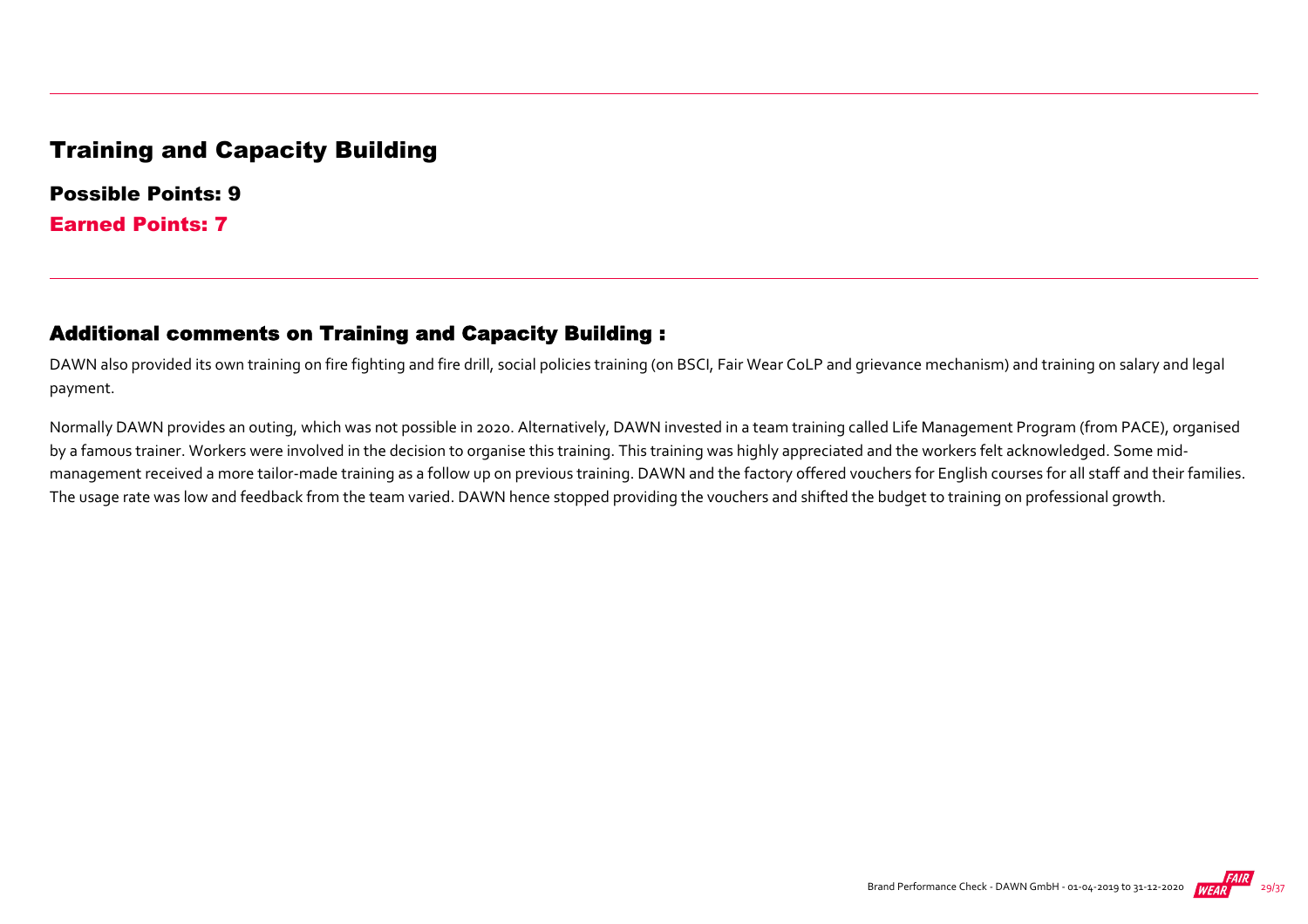## 5. Information Management

| Performance indicators                                       | <b>Result</b> | <b>Relevance of Indicator</b>                                                                                     | <b>Documentation</b>                                                                                                                                                                                                          | Score Max |   | <b>Min</b> |
|--------------------------------------------------------------|---------------|-------------------------------------------------------------------------------------------------------------------|-------------------------------------------------------------------------------------------------------------------------------------------------------------------------------------------------------------------------------|-----------|---|------------|
| 5.1 Level of effort to identify all production<br>locations. | Advanced      | Any improvements to supply chains require member<br>companies to first know all of their production<br>locations. | Supplier information<br>provided by member<br>company. Financial<br>records of previous<br>financial year.<br>Documented efforts by<br>member company to<br>update supplier<br>information from its<br>monitoring activities. | 6         | 6 | $-2$       |

Comment: As DAWN's supply chain for product assembly consists of one Cut Make Trim location that is owned by DAWN and one laundry subcontractor with DAWN directly communicates, there is no risk of production locations that are unknown or not monitored by DAWN. Embroidery, buttoning and packaging all take place at its own factory.

| Performance indicators                                                                                                              | <b>Result</b> | <b>Relevance of Indicator</b>                                                                                                                                                       | <b>Documentation</b>                                                                                                                   | Score Max | <b>Min</b> |
|-------------------------------------------------------------------------------------------------------------------------------------|---------------|-------------------------------------------------------------------------------------------------------------------------------------------------------------------------------------|----------------------------------------------------------------------------------------------------------------------------------------|-----------|------------|
| 5.2 CSR and other relevant staff actively share<br>information with each other about working<br>conditions at production locations. | Yes           | CSR, purchasing and other staff who interact with<br>suppliers need to be able to share information in<br>order to establish a coherent and effective strategy<br>for improvements. | Internal information<br>system; status CAPs,<br>reports of meetings of<br>purchasing/CSR;<br>systematic way of<br>storing information. |           | $-1$       |

Comment: DAWN works with an online system that can be accessed by both staff from Germany and staff in Vietnam. All folders are structured and shared in Sharepoint, with a good chat function. This made it really easy to connect the German staff with the Vietnamese staff.

Although it was a pity that DAWN staff in Germany couldn't visit the factory, the restriction of only meeting online turned out to be an advantage as well. Instead of heavy quarterly meetings, the staff held weekly meetings to discuss progress, issues and developments. With the ENP‐system and Sharepoint as an active channel between Germany and Vietnam, it felt more like one team.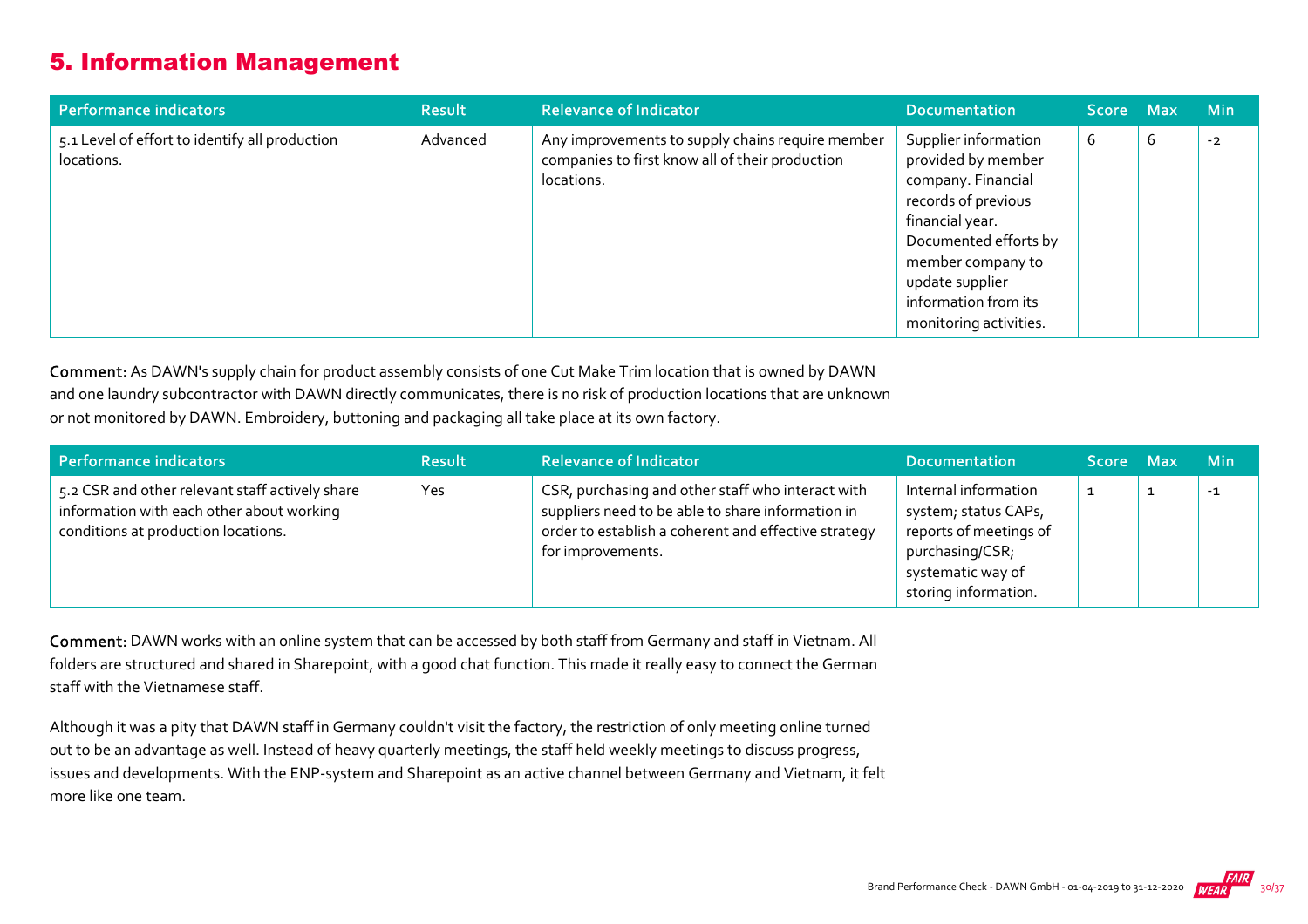## Information Management

Possible Points: 7 Earned Points: 7

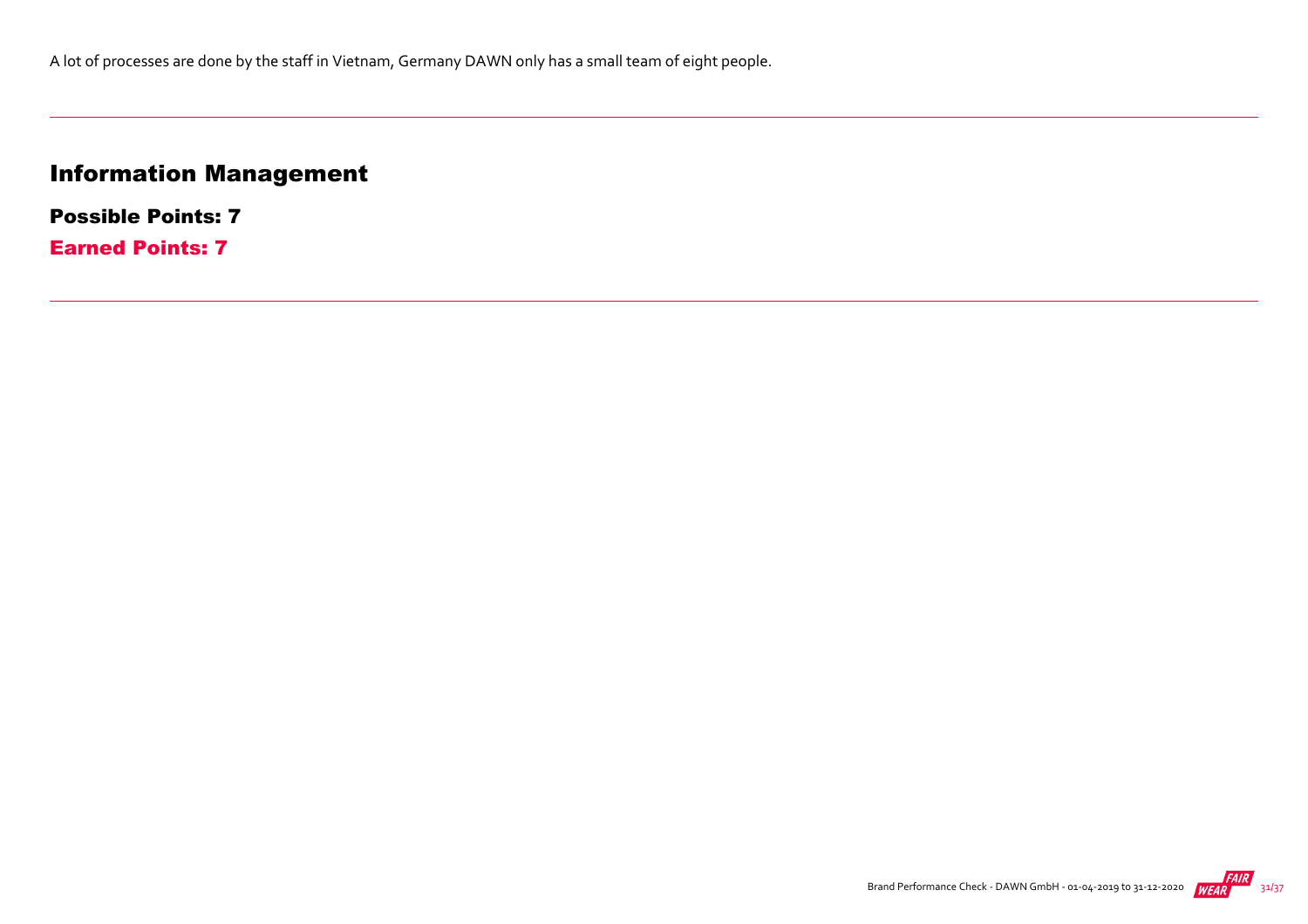## 6. Transparency

| Performance indicators                                                            | <b>Result</b>                                                                                | <b>Relevance of Indicator</b>                                                                                                                                                                                                                                                                                                                   | <b>Documentation</b>                                                                                                                        | Score Max | <b>Min</b> |
|-----------------------------------------------------------------------------------|----------------------------------------------------------------------------------------------|-------------------------------------------------------------------------------------------------------------------------------------------------------------------------------------------------------------------------------------------------------------------------------------------------------------------------------------------------|---------------------------------------------------------------------------------------------------------------------------------------------|-----------|------------|
| 6.1 Degree of member company compliance with<br><b>FWF Communications Policy.</b> | Minimum<br>communications<br>requirements<br>are met AND no<br>significant<br>problems found | Fair Wear's communications policy exists to ensure<br>transparency for consumers and stakeholders, and<br>to ensure that member communications about Fair<br>Wear are accurate. Members will be held<br>accountable for their own communications as well<br>as the communications behaviour of 3rd-party<br>retailers, resellers and customers. | Fair Wear membership<br>is communicated on<br>member's website;<br>other communications<br>in line with Fair Wear<br>communications policy. |           | -3         |

Comment: DAWN meets Fair Wear's communication requirements.

DAWN was present at the Neonyt fashion show in Berlin for the first time in January where it presented what it entails to be a Fair Wear member.

DAWN acknowledges that it did not put a lot of effort into educating the people working in the multibrand stores. DAWN sees advantages to also onboard them on the Fair Wear membership.

Recommendation: Fair Wear recommends informing people working in the multibrand stores on Fair Wear membership.

| Performance indicators                                          | <b>Result</b>                                   | <b>Relevance of Indicator</b>                                                                                                     | <b>Documentation</b>                                                                                                                             | Score Max |                | <b>Min</b> |
|-----------------------------------------------------------------|-------------------------------------------------|-----------------------------------------------------------------------------------------------------------------------------------|--------------------------------------------------------------------------------------------------------------------------------------------------|-----------|----------------|------------|
| 6.2 Member company engages in advanced<br>reporting activities. | Supplier list is<br>disclosed to<br>the public. | Good reporting by members helps to ensure the<br>transparency of Fair Wear's work and shares best<br>practices with the industry. | Member company<br>publishes one or more of<br>the following on their<br>website: Brand<br>Performance Check,<br>Audit Reports, Supplier<br>List. |           | $\overline{2}$ | $\circ$    |

Comment: DAWN has disclosed production locations. 100% of production volume is disclosed to other members in Fair Force and on the Fair Wear website.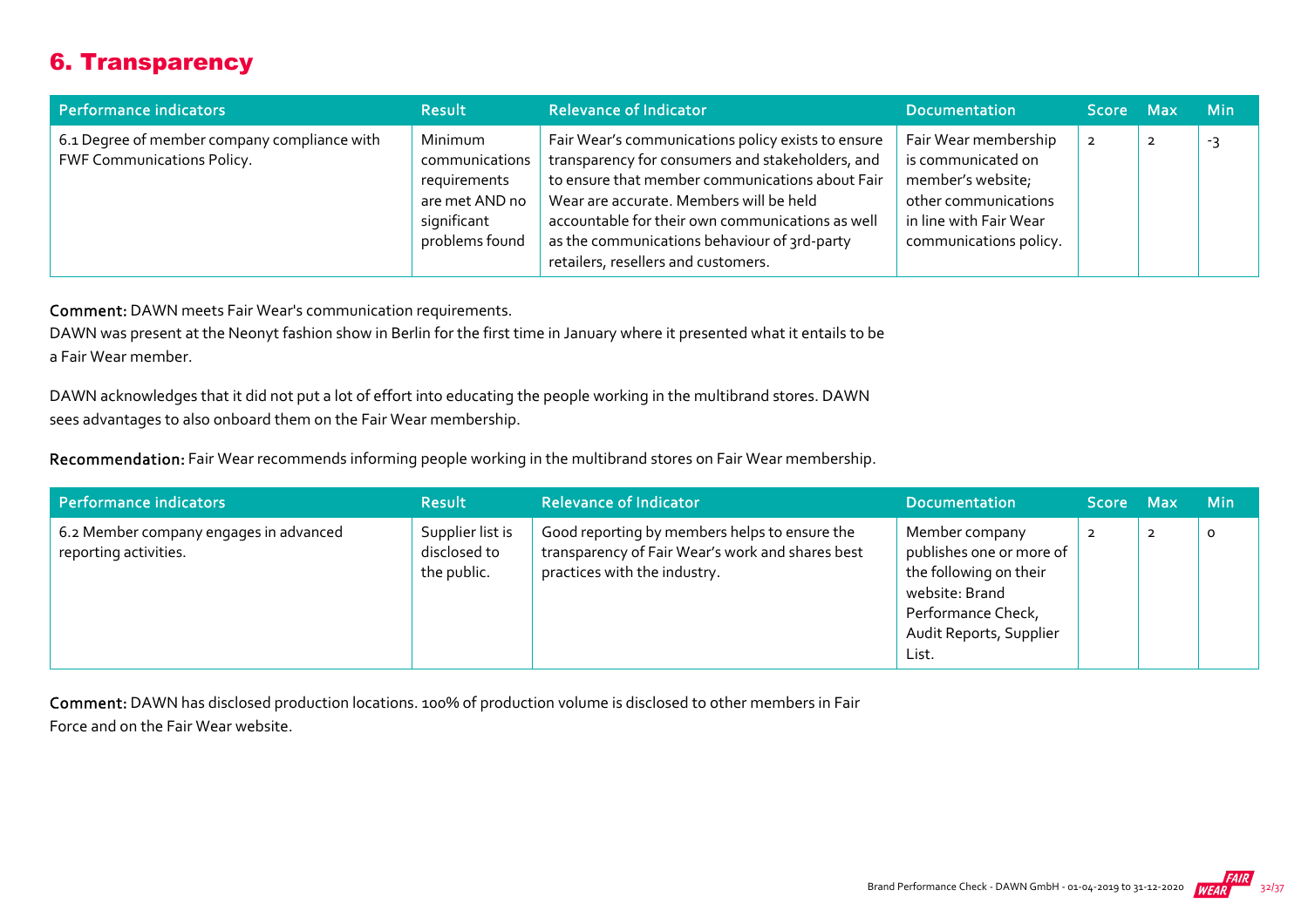| Performance indicators                                                                 | <b>Result</b>                                                                                      | <b>Relevance of Indicator</b>                                                                                                                                                                                                                           | <b>Documentation</b>                                                       | Score Max      | <b>Min</b> |
|----------------------------------------------------------------------------------------|----------------------------------------------------------------------------------------------------|---------------------------------------------------------------------------------------------------------------------------------------------------------------------------------------------------------------------------------------------------------|----------------------------------------------------------------------------|----------------|------------|
| 6.3 Social Report is submitted to FWF and is<br>published on member company's website. | Complete and<br>accurate report<br>submitted to<br>FWF AND<br>published on<br>member's<br>website. | The social report is an important tool for members to<br>transparently share their efforts with stakeholders.<br>Member companies should not make any claims in<br>their social report that do not correspond with Fair<br>Wear's communication policy. | Social report that is in<br>line with Fair Wear's<br>communication policy. | $\overline{2}$ | $-1$       |

## **Transparency**

### Possible Points: 6

Earned Points: 6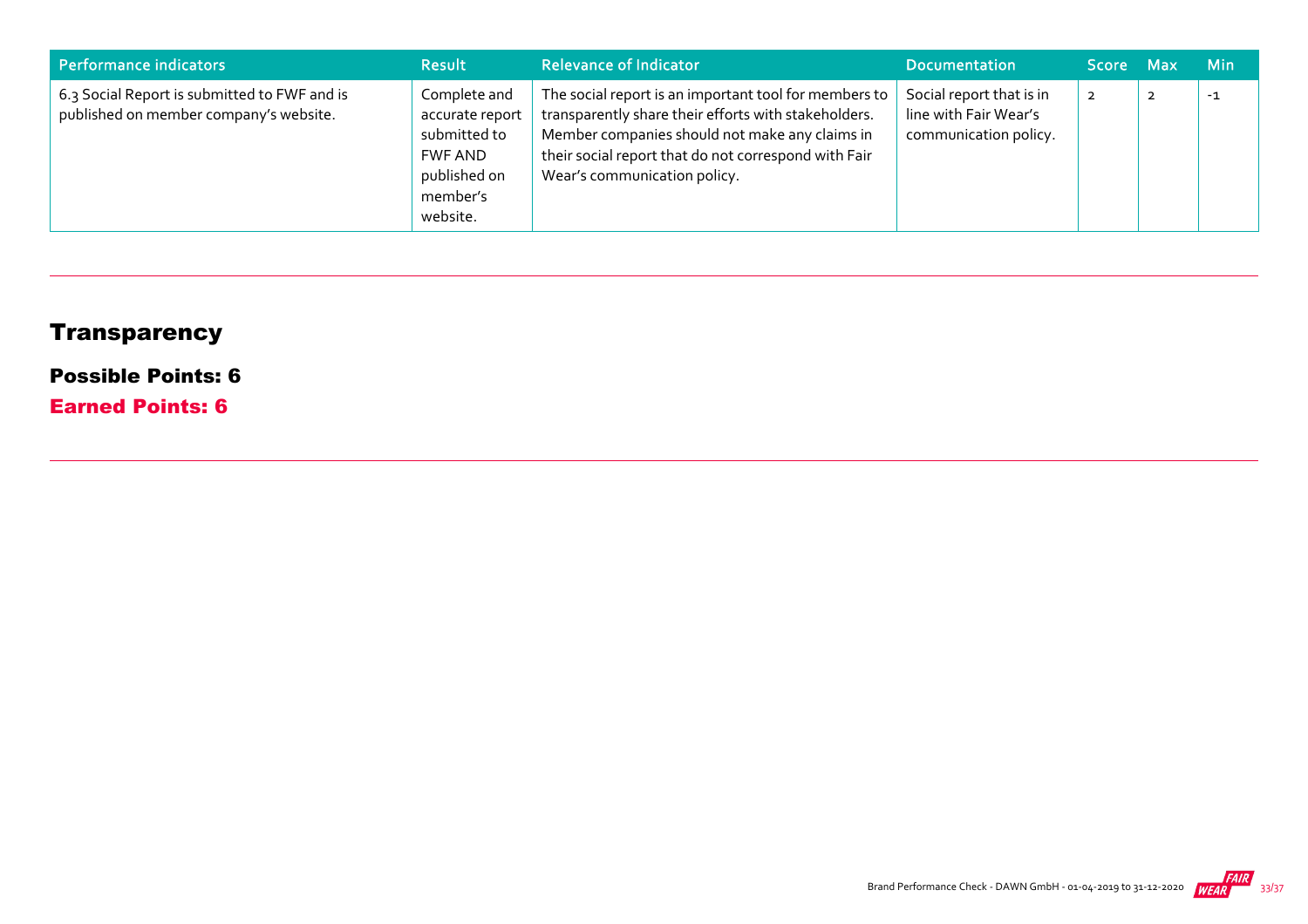## 7. Evaluation

| Performance indicators                                                                               | <b>Result</b> | <b>Relevance of Indicator</b>                                                                                                         | <b>Documentation</b>                                       | Score Max |                | – Min   |
|------------------------------------------------------------------------------------------------------|---------------|---------------------------------------------------------------------------------------------------------------------------------------|------------------------------------------------------------|-----------|----------------|---------|
| 7.1 Systemic annual evaluation of FWF membership<br>is conducted with involvement of top management. | Yes           | An annual evaluation involving top management<br>ensures that Fair Wear policies are integrated into<br>the structure of the company. | Meeting minutes, verbal<br>reporting, Powerpoints,<br>etc. |           | $\overline{2}$ | $\circ$ |

Comment: DAWN set up weekly online meetings, including the management team, which were also used to evaluate.

Recommendation: Fair Wear advises DAWN to organise a specific meeting with management and sourcing staff to discuss the outcomes of this performance check, the membership of Fair Wear and use those to formulate future plans.

| Performance indicators                                                                                                           | <b>Result</b>                                                | <b>Relevance of Indicator</b>                                                                                                                                                                                                               | <b>Documentation</b>                                                                                                                          | Score Max |   | <b>Min</b> |
|----------------------------------------------------------------------------------------------------------------------------------|--------------------------------------------------------------|---------------------------------------------------------------------------------------------------------------------------------------------------------------------------------------------------------------------------------------------|-----------------------------------------------------------------------------------------------------------------------------------------------|-----------|---|------------|
| 7.2 Level of action/progress made on required<br>changes from previous Brand Performance Check<br>implemented by member company. | No.<br>requirements<br>were included<br>in previous<br>Check | In each Brand Performance Check report, Fair Wear<br>may include requirements for changes to<br>management practices. Progress on achieving these<br>requirements is an important part of Fair Wear<br>membership and its process approach. | Member company<br>should show<br>documentation related<br>to the specific<br>requirements made in<br>the previous Brand<br>Performance Check. | N/A       | 4 | $-2$       |

### Evaluation

#### Possible Points: 2

Earned Points: 2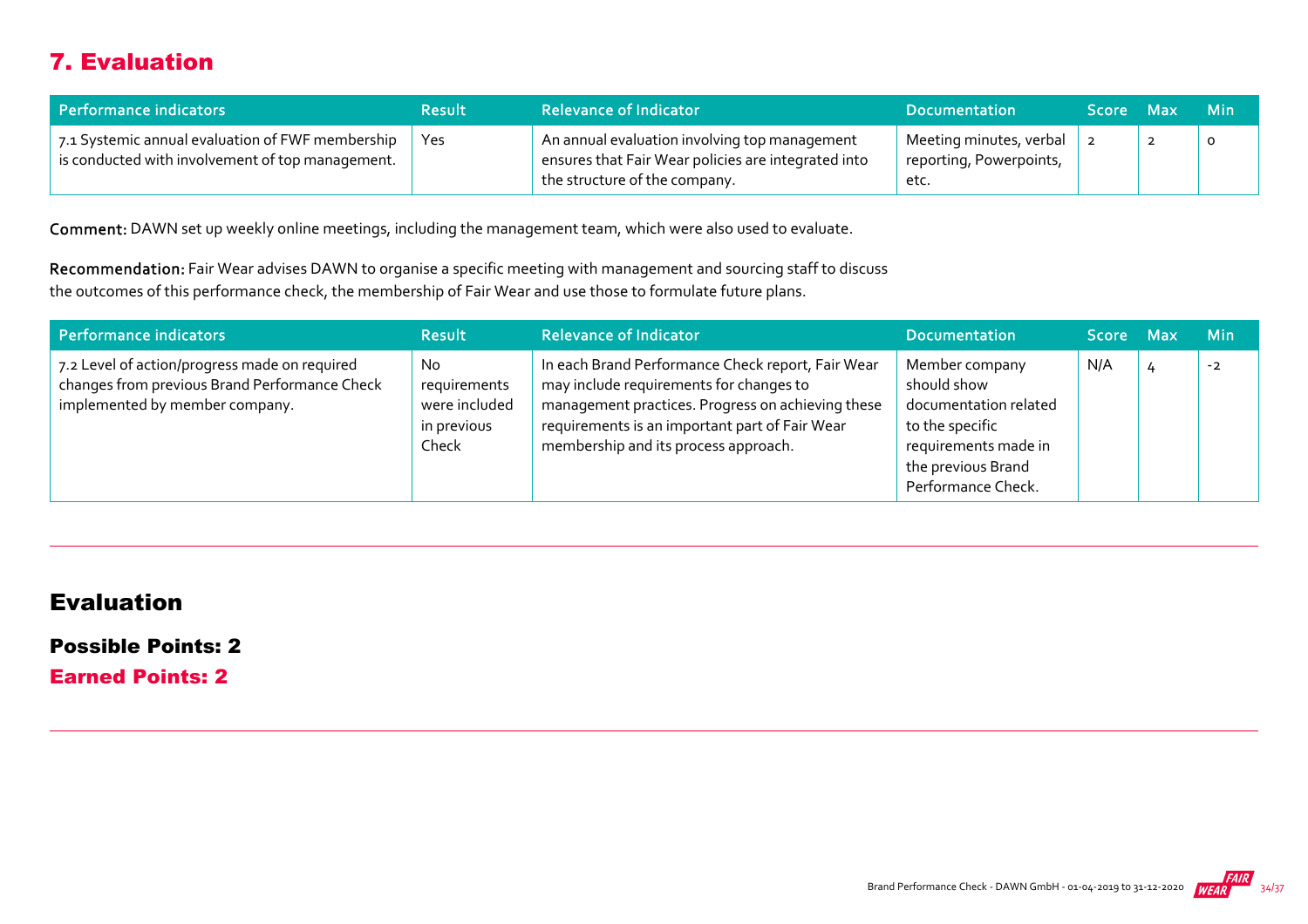## Recommendations to Fair Wear

DAWN recommends Fair Wear to organise a fair with other Fair Wear members accessible for consumers. It is important to build awareness of the work Fair Wear and its members do. It would be interesting to connect all communities and to support each other in outreach.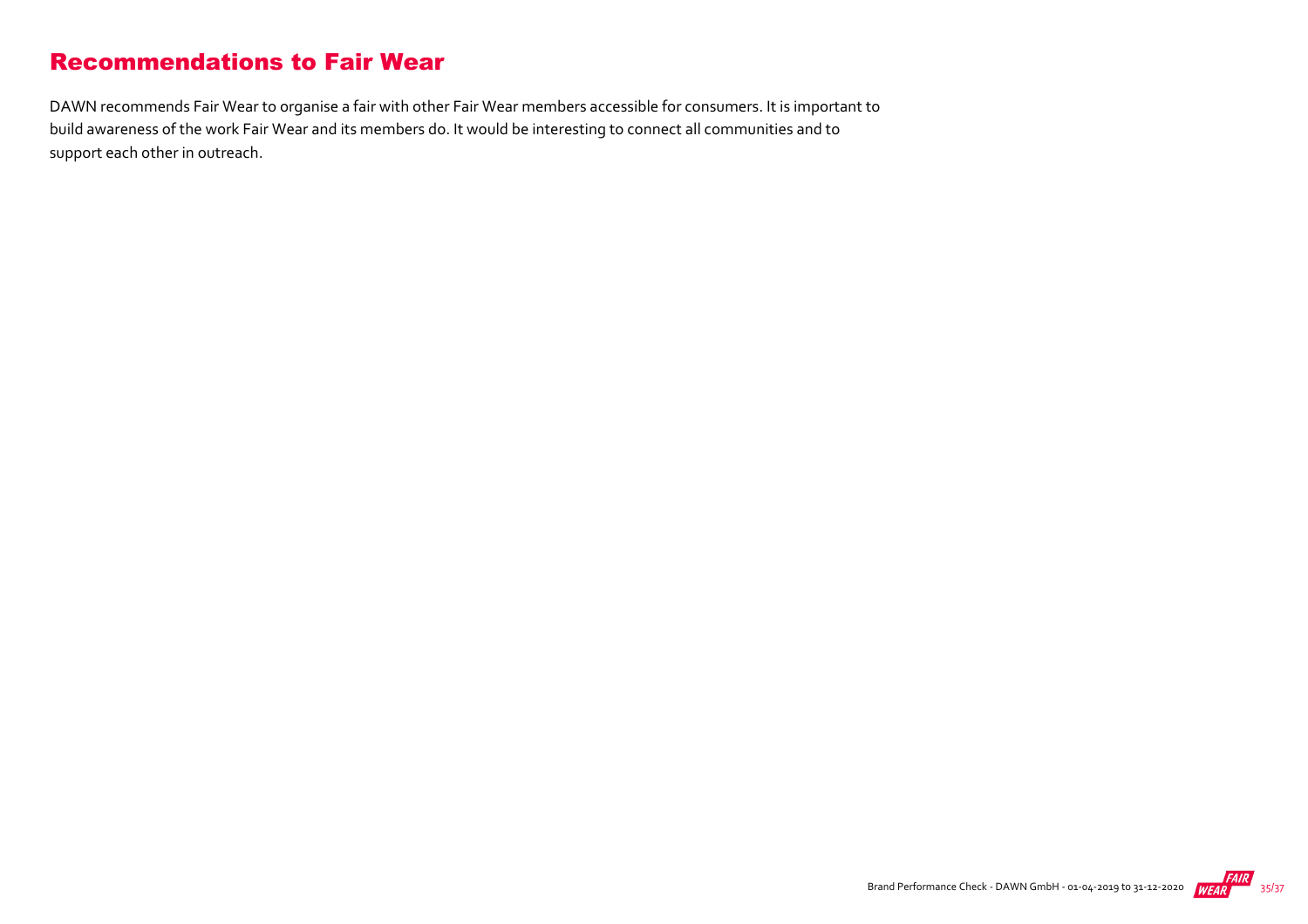## Scoring Overview

| Category                              | Earned | Possible |
|---------------------------------------|--------|----------|
| <b>Purchasing Practices</b>           | 54     | 52       |
| Monitoring and Remediation            | 25     | 25       |
| <b>Complaints Handling</b>            | q      | Q        |
| <b>Training and Capacity Building</b> |        | Q        |
| <b>Information Management</b>         |        |          |
| Transparency                          | b      | b        |
| Evaluation                            |        |          |
| Totals:                               | 110    | 110      |

Benchmarking Score (earned points divided by possible points)

Performance Benchmarking Category

Leader

100